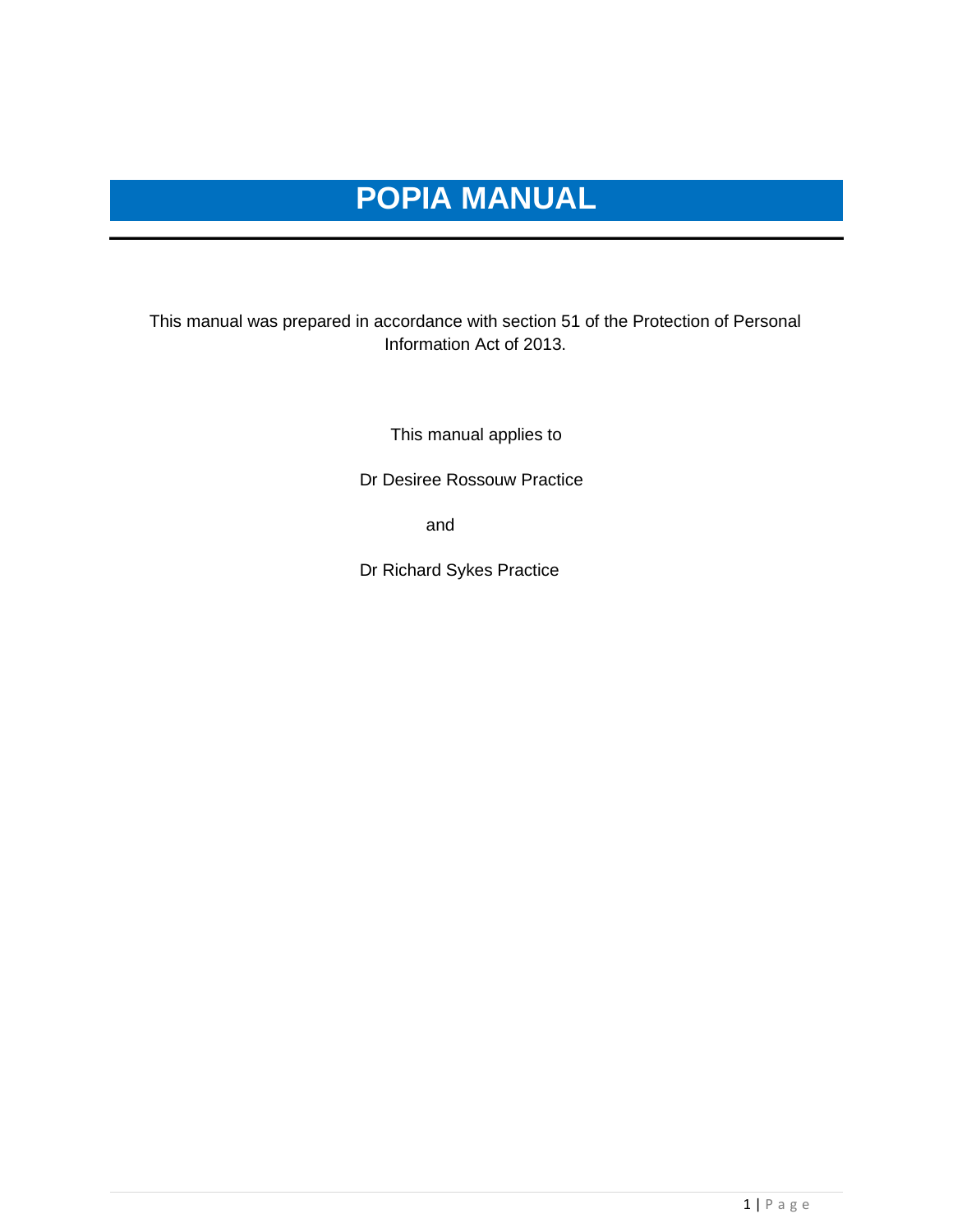# **1. BACKGROUND TO THE PROMOTION OF ACCESS TO INFORMATION ACT**

This MANUAL on data protection explains what information Dr Desiree Rossouw Practice collects while you are visiting the website and how this information is used.

We place great importance on the security of all personal data associated with our users. We have security measures in place to protect against the loss, misuse and alteration of personal information under our control. For example, every piece of data that you provide via our website will be encrypted using Secure Sockets Layer (SSL) technology to prevent unauthorized access to a collection of such data. Our security and privacy policies are periodically reviewed and adjusted as necessary and only authorized personnel have access to personal information.

Parliament assented to POPIA on 19 November 2013. The commencement date of [section](https://popia.co.za/section-1-definitions/) 1, [Part](https://popia.co.za/protection-of-personal-information-act-popia/chapter-5/part-a/) A of [Chapter](https://popia.co.za/protection-of-personal-information-act-popia/chapter-5/part-a/) 5, [section](https://popia.co.za/section-112-regulations/) 112 and [section](https://popia.co.za/section-113-procedure-for-making-regulations/) 113 is 11 April 2014. The commencement date of the other sections is 1 July 2020 (with the exception of [section](https://popia.co.za/section-110-amendment-of-laws/) 110 and [114\(4\).](https://popia.co.za/section-114-transitional-arrangements/) The President of South Africa has proclaimed the POPI [commencement](https://www.michalsons.com/blog/popi-commencement-date-popi-effective-date/13109) date to be 1 July 2020.

POPIA or POPI was promulgated on 26 November 2013. The Protection of Personal Information Act (POPIA) is intended to promote the right to privacy in the Constitution, while at the same time protecting the flow of information and advancing the right of access to and protection of information.

### **2. Dr Desiree Rossouw Practice and Dr Richard Sykes Practice**

Private Psychiatric Practice

### **3. DEFINITIONS**

The Protection of Personal Information Act (POPIA) involves three parties (who can be natural or juristic persons):

- **The data subject**: the person to whom the information relates.
- **The responsible party:** the person who determines why and how to process. For example, profit companies, non-profit companies, governments, state agencies and people. Called controllers in other jurisdictions
- **The operator:** a person who processes personal information on behalf of the responsible party. For example, an IT vendor. Called processors in other jurisdictions.

The Protection of Personal Information Act places various obligations on the responsible party, which is the body ultimately responsible for the lawful processing of personal information. Responsible parties should only use operators that can meet the requirements of lawful personal information processing prescribed by the Protection of Personal Information Act.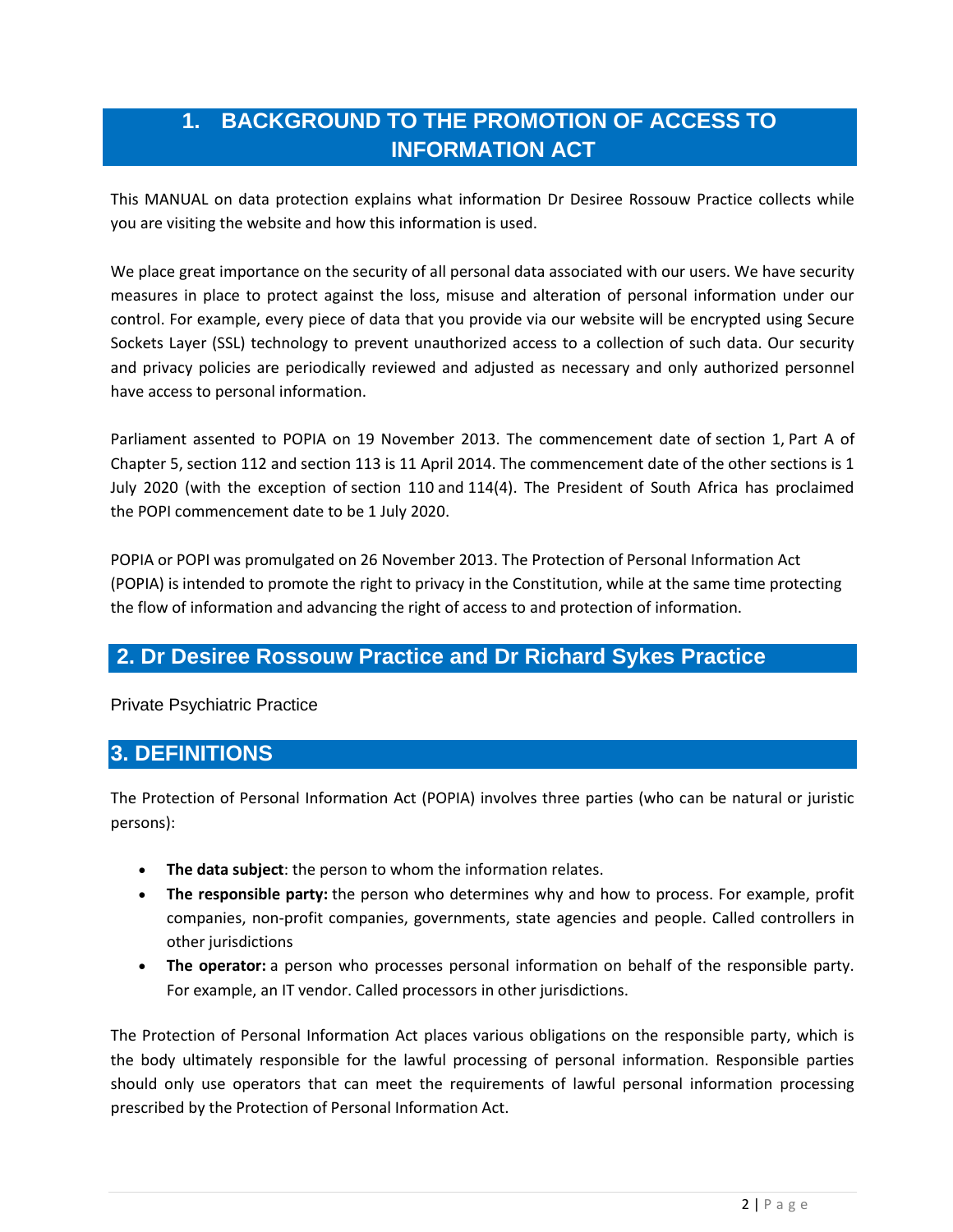As set out above, responsible parties determine the purpose for processing information, what information is processed, for how long and how it is processed. Where an operator is involved, the responsible party will still determine the purpose for processing etc, but will outsource the processing of the information to the operator. The responsible party therefore still makes all decisions in relation to the information and the operator acts in accordance with these decisions and on the instructions from the responsible party.

The responsible party remains ultimately accountable for ensuring that POPIA is complied with by both itself and all operators providing services to the responsible party. The outsourcing or sub-contracting of any processing activities to operators does not absolve the responsible party from liability. If the operator contravenes POPIA, the responsible party will still be held liable by the Information Regulator.

As with many other relationships, a contractual agreement between a responsible party and operator will prove very useful and high highly recommended in order to definitively address and govern the roles of each party and the boundaries of the relationship.

An agreement between the responsible party and operator should address, at the least, the following points:

- That the operator only acts within the ambit of the agreement/mandate with the responsible party;
- The purpose for processing of the information;
- What information may be processed by the operator;
- What the operator may or may not do with the information outside of the processing mandate;
- A duty to protect the information received, not share it with third parties without consent, to keep the information received confidential and to otherwise act within the ambit of POPIA;
- Limit the operator from appointing further operators without the responsible party's knowledge or consent; and
- Liability for the operator\*.

As mentioned above, the responsible party will be held ultimately liable by the Information Regulator for a breach of POPIA by the operator. The Information Regulator will impose this liability on the responsible party where the breach occurred within the scope of the mandate agreement between the responsible party and the operator and will not be diverted to the operator where the breach is as a result of the operator's failure to uphold the principles of POPIA.

Therefore, the agreement between the responsible party and the operator is extremely important for the responsible party as this agreement can result in the responsible party holding the operator liable for any claims that the Information Regulator and/or data subjects (the people whose personal information is being processed) bring against the responsible party as a result of a breach of POPIA by the operator. A liability clause will allow the responsible party to bring a claim for any loss suffered by the responsible party as a result of the operator's negligence or breach of POPIA.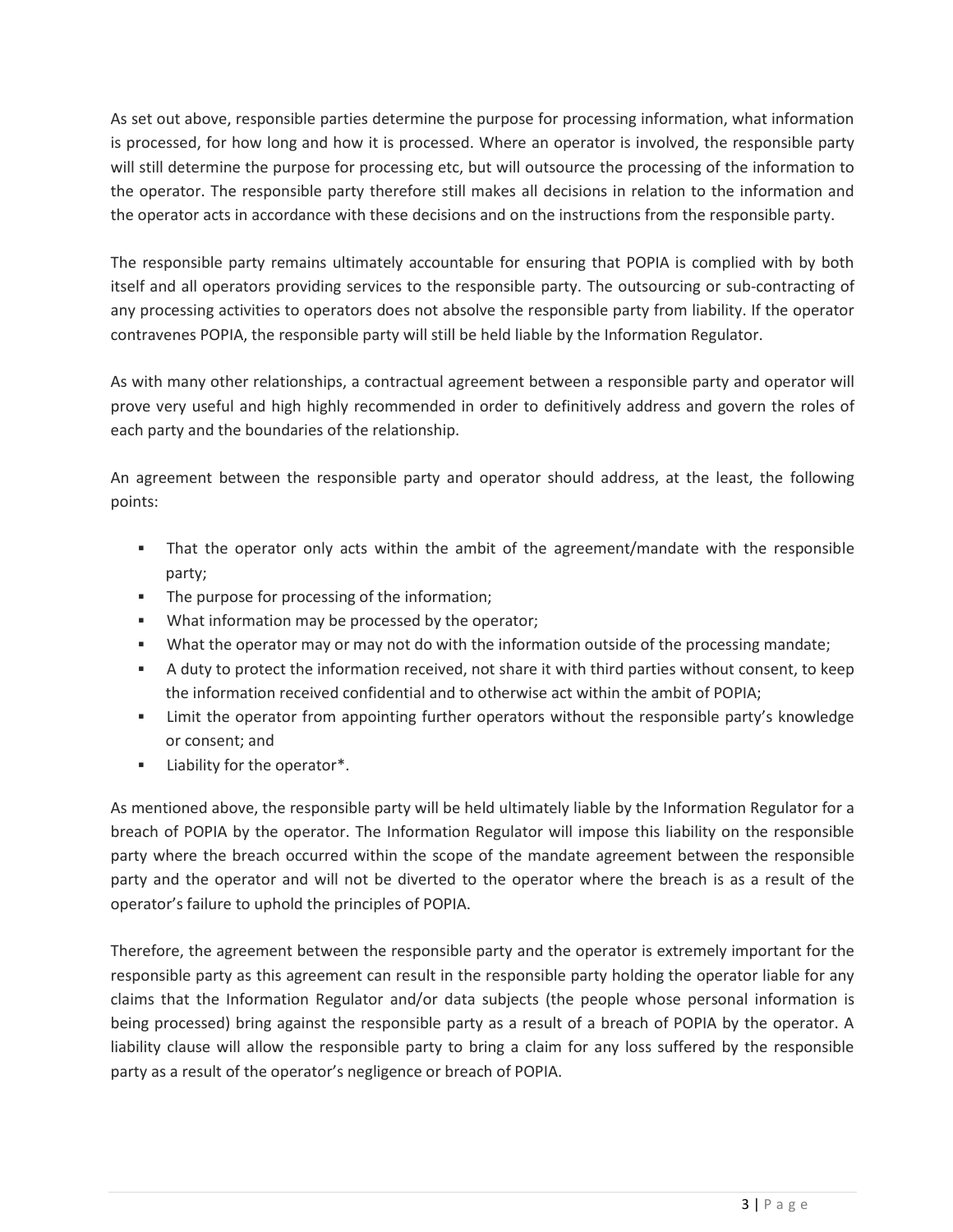Some relief for a responsible party in this regard is where an operator breaches POPIA where the operator has exceeded its mandate. In these circumstances, the operator is seen to be acting as a responsible party in regard to the personal information as the operator is determining the purposes and means of processing.

# **4. PURPOSE OF THE POPIA MANUAL**

POPIA establishes the rights and duties that are designed to safeguard personal data. In terms of POPIA, the legitimate needs of organisations to collect and use personal data for business and other purposes are balanced against the right of individuals to have their right of privacy, in the form of their personal details, respected.

POPIA applies to a particular activity, i.e. the processing of personal data, rather than a particular person or organisation. Therefore, if you process personal data then you must comply with POPIA and, in particular, you must handle personal data in accordance with POPIA's data protection principles. Therefore, if you collect or hold information about an identifiable individual or if you use, disclose, retain or destroy that information, you are likely to be processing personal data. The scope of POPIA is very wide and it applies to almost everything you might do with an individual's personal details including details of your employees.

| <b>Managing Director:</b>  | Dr Desiree Rossouw and Dr Richard Sykes                                                            |  |  |
|----------------------------|----------------------------------------------------------------------------------------------------|--|--|
| <b>Registered Address:</b> | Suite 106 Denmar Psychiatric Hospital<br>507 Lancelot road, Garsfontein<br><b>PRETORIA</b><br>0081 |  |  |
| <b>Postal Address:</b>     | PO BOX 95886<br>Waterkloof<br>Pretoria<br>0145                                                     |  |  |
| <b>Telephone Number:</b>   | 0123480644/5                                                                                       |  |  |
| <b>Website:</b>            | www.mentalvitality.co.za                                                                           |  |  |

# **5. CONTACT DETAILS OF THE MANAGING DIRECTOR**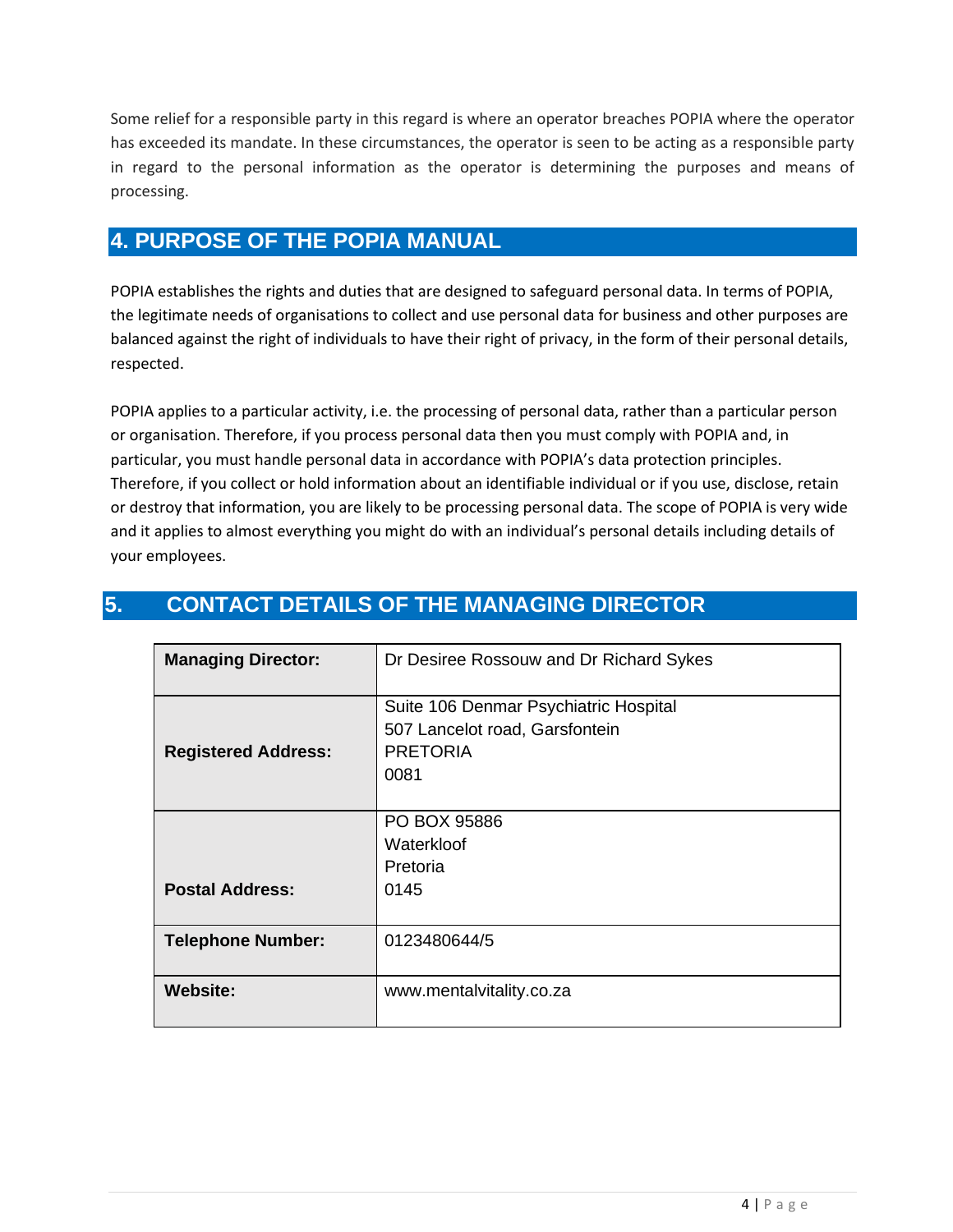# **6. THE INFORMATION OFFICER**

POPI designates the head of the business as the Information Officer. Depending on the type of business, the Information Officer will therefore be the sole trader, a partner in a partnership or CEO (or equivalent) in a company or CC.

The head of the business can delegate his or her responsibilities as Information Officer to any other duly authorised person. However, it is important to note that whoever "determines the purpose of and means for processing personal information" remains ultimately responsible for ensuring that the processing of personal information is done in a lawful manner and "retains the accountability and responsibility for any power or the functions authorised to that person".

### **The Guidance Note specifies that "Each subsidiary of a group of companies must register its Information Officer".**

The Information Officer must appoint as many Deputy Information Officers as necessary. For example, the appointment of Deputy Information Officers may become necessary to make the organisations records as accessible as reasonably possible for requesters. This must be done in writing, specifically using Template "B" in the Guidance Note which also stipulates that the DIO "should report to the highest management office within a Body" and therefore must be an employee.

# **7. DUTIES AND RESPONSIBILITIES**

Duties and responsibilities of the Information Officer? The specific duties are spelled out for us in the Guidance Note.

The Act stipulates the following general responsibilities:

- 1. to encourage compliance with POPI;
- 2. dealing with requests made to the organisation in relation to POPI (for instance, requests from Data Subjects to update or view their personal information);
- 3. working with the Regulator in relation to investigations;
- 4. otherwise ensuring compliance with POPI;
- 5. as may be prescribed (i.e. keep an eye on the Regulator's website!).

Information Officers need to be registered with the Regulator before taking up their duties.

#### **Regulation 4 lists the following prescribed responsibilities in addition to those listed above:**

- **Compliance framework:**
	- o Develop and implement a compliance framework;
	- o ensure it is monitored and maintained over time;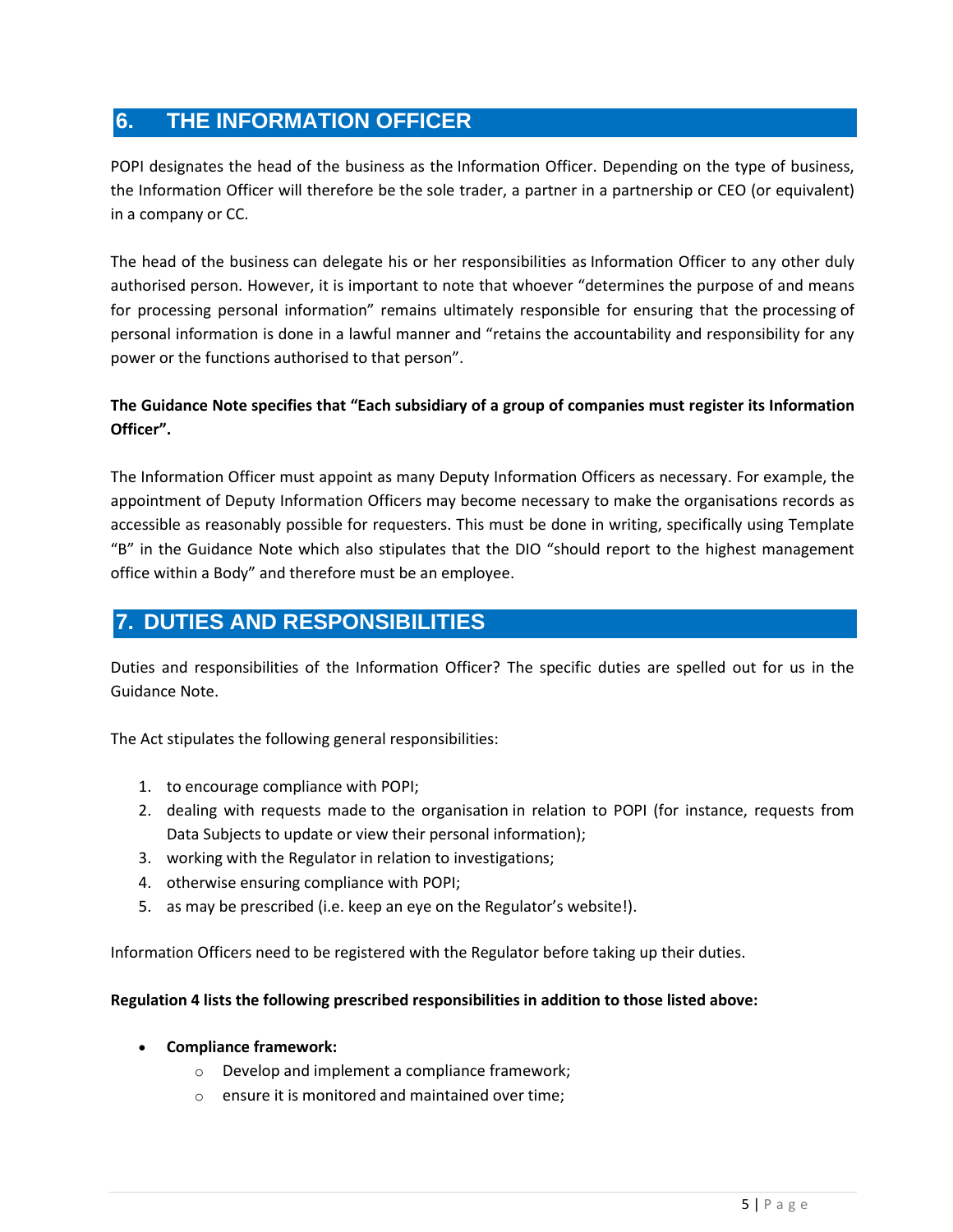$\circ$  (this could be captured in a privacy charter or framework document that outlines who is responsible for what and which policies apply).

#### • **Personal information impact assessment ("PIIA")**

- $\circ$  conduct a PIIA to ensure that adequate measures and standards exist in order to comply the conditions for the lawful processing of personal information (as defined in Chapter 3 of POPIA);
- **POPIA Manual**: ensure that your organisation has a POPIA manual;
	- $\circ$  ensure it is monitored, maintained and made available as prescribed by PAIA;
	- $\circ$  provide copies of the manual to anyone who asks for it (the Regulator may determine in future that a fee must be paid for this).

#### • Enable **Data Subject Participation**

- $\circ$  develop measures and adequate systems to process requests for information or access to information;
- **Awareness Training**: conduct internal awareness sessions regarding:
	- o the provisions of the POPI Act;
	- o the regulations made in terms of the Act;
	- o codes of conduct, or
	- o information obtained from the Regulator;
	- $\circ$  (This will need to be ongoing as the Regulator provides updates, guidelines, new regulations, or as new codes of conduct become enforceable).

#### **On a day to day basis the Information Officer may find themselves:**

- making recommendations and raising concerns where appropriate;
- documenting information processing procedures;
- evaluating and further developing data protection and security policies;
- suggesting, selecting and implementing technical security measures;
- drafting forms and contracts appropriate for data protection;
- selecting employees, service providers and others to be involved in the processing of personal information;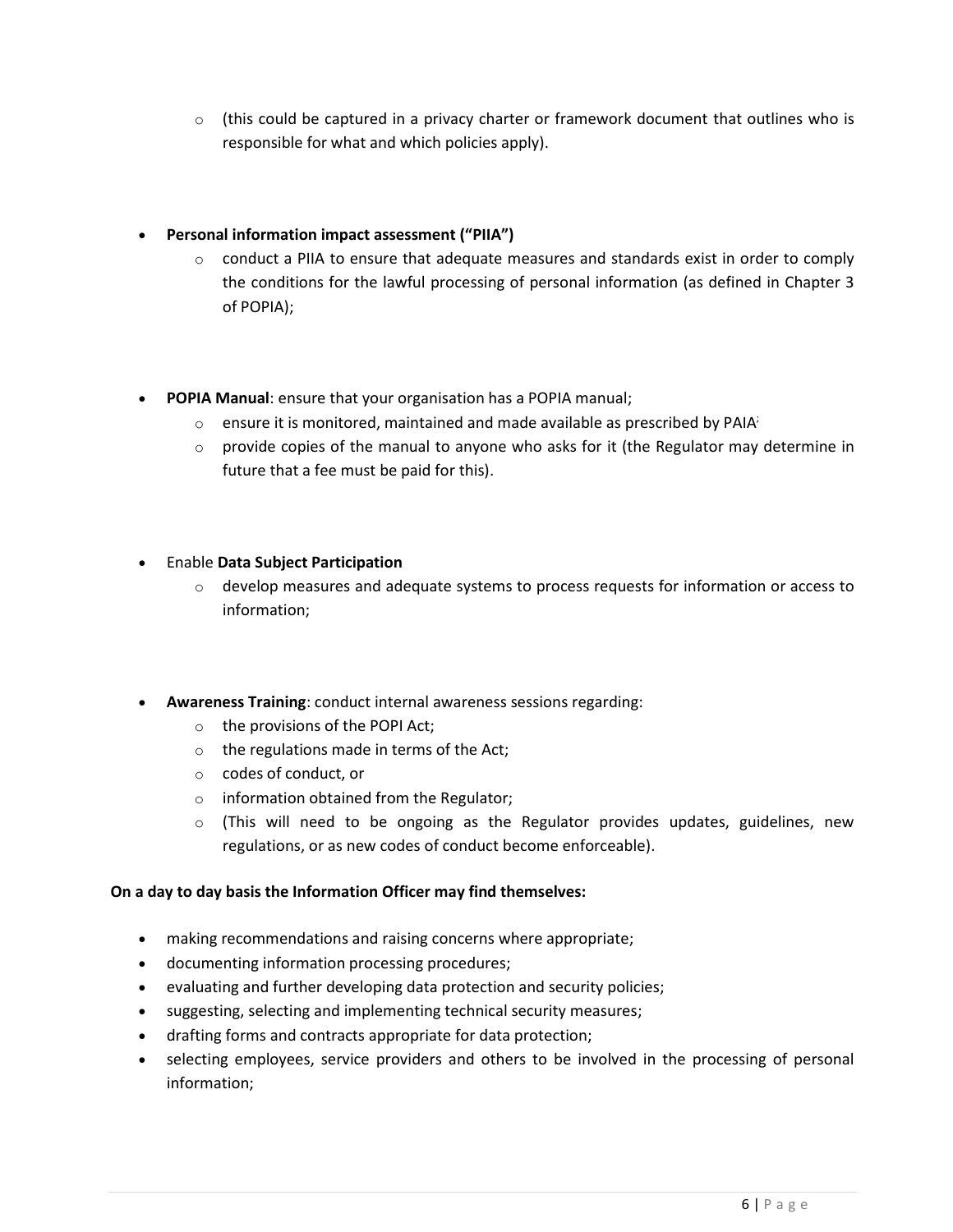- monitoring data privacy and security measures as well as the proper use of data processing programs;
- handling complaints relating to personal information;
- employee training; and
- preparing, submitting and maintaining notifications to [the Regulator].

# **8. CONTACT DETAILS OF THE INFORMATION OFFICER**

Dr Desiree Rossouw and Dr Richard Sykes Tel 0123480644/5 Email: ontvangs@mentalvitality.co.za

# **9, WHAT INFORMATION DO WE COLLECT?**

#### **Collection of Personal Information**

We collect and process your Personal Information mainly to provide you with access to our services and products, to help us improve our offerings to you, to support our contractual relationship with you and for certain other purposes explained below. The type of information we collect will depend on the purpose for which it is collected and used. We will only collect information that we need for that purpose.

We collect information directly from you where you provide us with your personal details, for example when you purchase or supply a product or services to or from us or when you submit enquiries to us or contact us. Where possible, we will inform you what information you are required to provide to us and what information is optional.

Examples of information we collect from you are:

- name
- address
- email address
- telephone/cell number
- user-generated content, posts and other content you submit to our web site

We collect and process your Personal Information mainly to provide you with access to our services and products, to help us improve our offerings to you, to support our contractual relationship with you and for certain other purposes explained below. The type of information we collect will depend on the purpose for which it is collected and used. We will only collect information that we need for that purpose.

#### **Collection of Non-Personal Information**

We may automatically collect non-Personal Information about you such as the type of internet browsers you use or the website from which you linked to our website. We may also aggregate details which you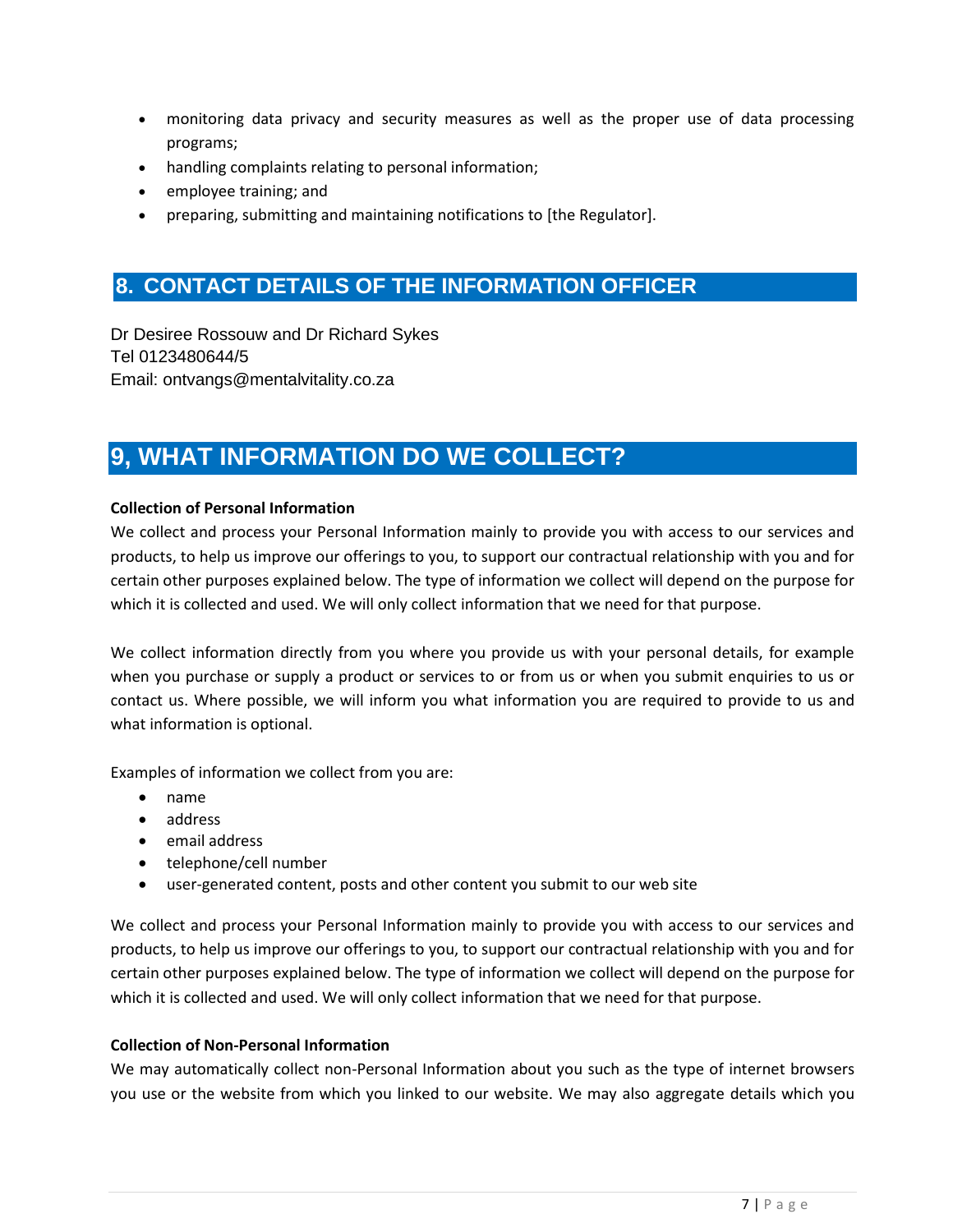have submitted to the site (for example, the products or services you are interested in). You cannot be identified from this information and it is only used to assist us in providing an effective service on this web site. We may from time to time supply third parties with this non-personal or aggregated data for uses in connection with this website.

### **COOKIES POLICY**

The Internet pages of Dr Desiree Rossouw and Dr Richard Sykes use cookies. Cookies are text files that are stored in a computer system via an Internet browser. Many Internet sites and servers use cookies. Many cookies contain a so-called cookie ID. A cookie ID is a unique identifier of the cookie. It consists of a character string through which Internet pages and servers can be assigned to the specific Internet browser in which the cookie was stored. This allows visited Internet sites and servers to differentiate the individual browser of the data subject from other Internet browsers that contain other cookies. A specific Internet browser can be recognized and identified using the unique cookie ID.

Through the use of cookies, we can provide the users of this website with more user-friendly services that would not be possible without the cookie setting. By means of a cookie, the information and offers on our website can be optimized with the user in mind. Cookies allow us, as previously mentioned, to recognize our website users. The purpose of this recognition is to make it easier for users to utilize our website. The website user that uses cookies, e.g. does not have to enter access data each time the website is accessed, because this is taken over by the website, and the cookie is thus stored on the user's computer system. Another example is the cookie of a shopping cart in an online shop. The online store remembers the articles that a customer has placed in the virtual shopping cart via a cookie.

The data subject may, at any time, prevent the setting of cookies through our website by means of a corresponding setting of the Internet browser used, and may thus permanently deny the setting of cookies. Furthermore, already set cookies may be deleted at any time via an Internet browser or other software programs. This is possible in all popular Internet browsers. If the data subject deactivates the setting of cookies in the Internet browser used, not all functions of our website may be entirely usable.

### **Registration on our website**

The data subject has the possibility to register on the website of the Responsible Party with the indication of personal data. Which personal data are transmitted to the Responsible Party is determined by the respective input mask used for the registration. The personal data entered by the data subject are collected and stored exclusively for internal use by the Responsible Party, and for his own purposes. The Responsible Party may request transfer to one or more operators (e.g. a parcel service) that also uses personal data for an internal purpose which is attributable to the Responsible Party.

By registering on the website of the Responsible Party, the IP address - assigned by the Internet service provider (ISP) and used by the data subject - date, and time of the registration are also stored. The storage of this data takes place against the background that this is the only way to prevent the misuse of our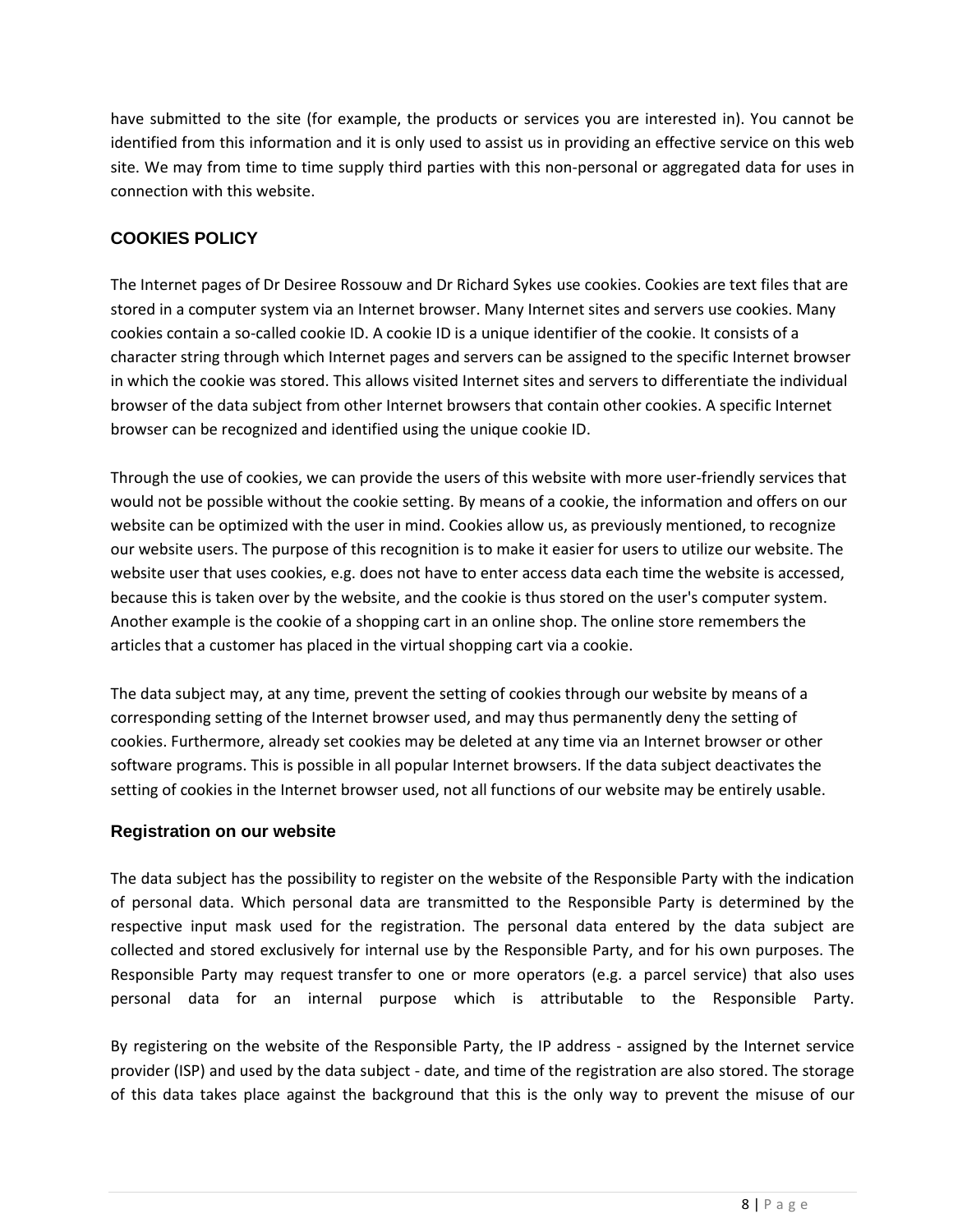services, and, if necessary, to make it possible to investigate committed offenses. Insofar, the storage of this data is necessary to secure the Responsible Party. This data is not passed on to third parties unless there is a statutory obligation to pass on the data, or if the transfer serves the aim of criminal prosecution.

The registration of the data subject, with the voluntary indication of implied consent that the personal data, is intended to enable the Responsible Party to offer the data subject contents or services that may only be offered to registered users due to the nature of the matter in question. Registered persons are free to change or withdraw their consent specified during the registration at any time, or to have them completely deleted from the data stock of the Responsible Party.

The data Responsible Party shall, at any time, provide information upon request to each data subject as to what personal data are stored about the data subject. In addition, the data Responsible Party shall correct or erase personal data at the request or indication of the data subject, insofar as there are no statutory storage obligations to keep the data. The entirety of the Responsible Party's employees is available to the data subject in this respect as contact persons.

# **9. HOW WE USE YOUR INFORMATION**

- We will use your Personal and Non-Personal Information only for the purposes for which it was collected or agreed with you, for example:
	- $\circ$  Analyse the effectiveness of our advertisements, competitions and promotions;
	- $\circ$  Collect information about the device you are using to view the site, such as your IP address or the type of Internet browser or operating system you are using, and link this to your Personal Information so as to ensure that the site presents the best web experience for you;
	- o Evaluate the use of the site, products and services;
	- o For audit and record keeping purposes;
	- o For market research purposes;
	- o For monitoring and auditing site usage;
	- $\circ$  Help speed up your future activities and experience on the site. For example, a site can recognise that you have provided your Personal Information and will not request the same information a second time;
	- o In connection with legal proceedings;
	- $\circ$  Make the site easier to use and to better tailor the site and our products to your interests and needs;
	- $\circ$  Offer you the opportunity to take part in competitions or promotions;
	- o Personalise your website experience, as well as to evaluate (anonymously and in the aggregate) statistics on website activity, such as what time you visited it,
	- o whether you've visited it before and what site referred you to it;
	- $\circ$  Suggest products or services (including those of relevant third parties) which we think may be of interest to you;
	- o To assist with business development;
	- $\circ$  To carry out our obligations arising from any contracts entered into between you and us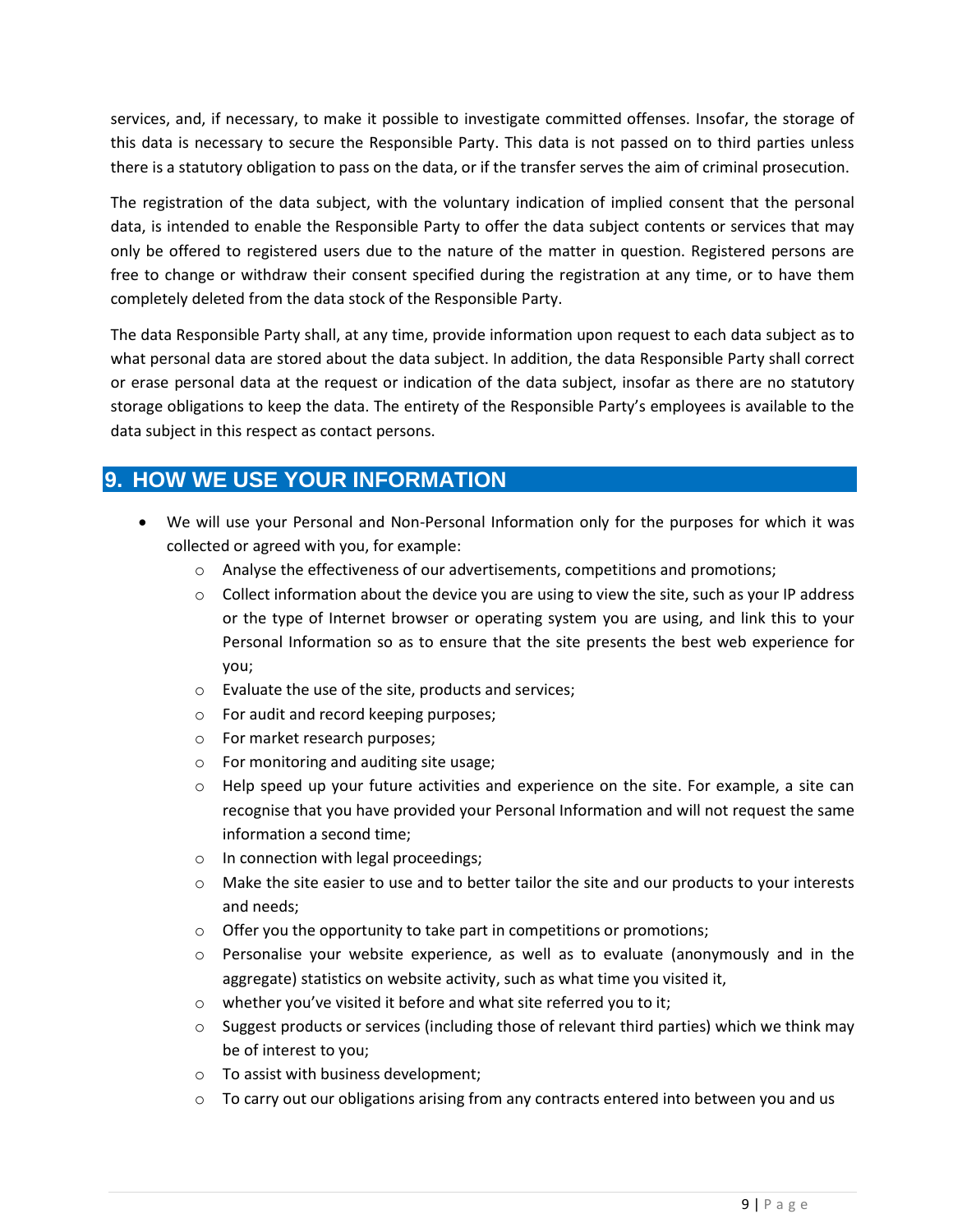- $\circ$  To conduct market or customer satisfaction research or for statistical analysis;
- $\circ$  To confirm and verify your identity or to verify that you are an authorised customer for security purposes;
- $\circ$  To contact you regarding products and services which may be of interest to you, provided you have given us consent to do so or you have previously requested a product or service from us and the communication is relevant or related to that prior request and made within any timeframes established by applicable laws;
- o To notify you about changes to our service;
- o To respond to your queries or comments.

We will also use your Personal Information to comply with legal and regulatory requirements or industry codes to which we subscribe or which apply to us, or when it is otherwise allowed by law;

- Where we collect Personal Information for a specific purpose, we will not keep it for longer than is necessary to fulfil that purpose, unless we have to keep it for legitimate business or legal reasons. In order to protect information from accidental or malicious destruction, when we delete information from our services we may not immediately delete residual copies from our servers or remove information from our backup systems;
- You can opt out of receiving communications from us at any time. Any direct marketing communications that we send to you will provide you with the information and means necessary to opt out.

### **10. SUBSCRIPTION TO OUR NEWSLETTERS**

On the website of our practice, users are given the opportunity to subscribe to our enterprise's newsletter. The input mask used for this purpose determines what personal data are transmitted, as well as when the newsletter is ordered from the Responsible Party.

The practice informs its customers and business partners regularly by means of a newsletter about enterprise developments and offers. The enterprise's newsletter may only be received by the data subject if (1) the data subject has a valid e-mail address and (2) the data subject registers for the newsletter shipping.

A confirmation e-mail will be sent to the e-mail address registered by a data subject for the first time for newsletter shipping, for legal reasons, in the double **opt-in procedure**. This confirmation e-mail is used to prove whether the owner of the e-mail address as the data subject is authorized to receive the newsletter.

During the registration for the newsletter, we also store the IP address of the computer system assigned by the Internet service provider (ISP) and used by the data subject at the time of the registration, as well as the date and time of the registration. The collection of this data is necessary in order to understand the (possible) misuse of the e-mail address of a data subject at a later date, and it therefore serves the aim of the legal protection of the Responsible Party.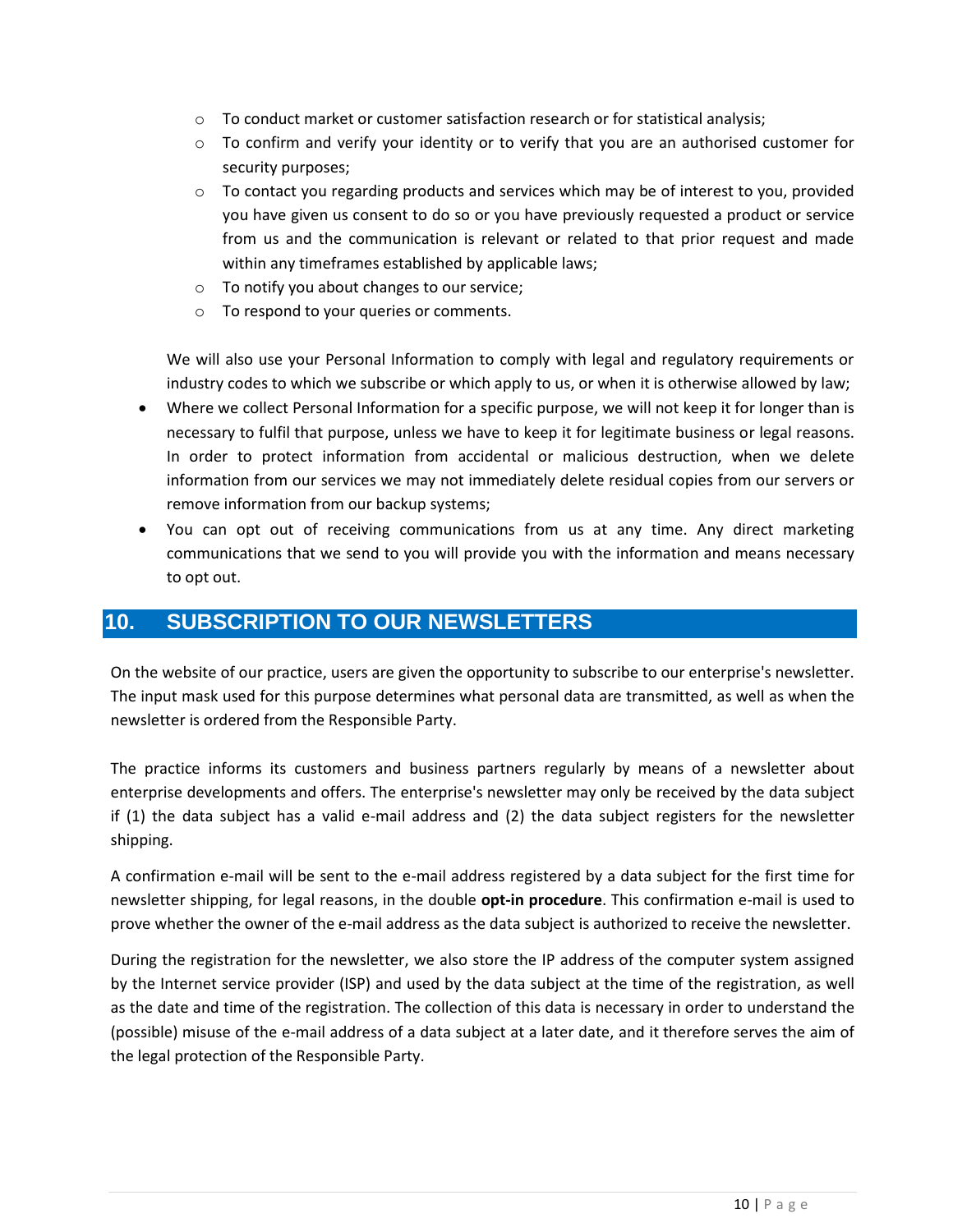The personal data collected as part of a registration for the newsletter will only be used to send our newsletter. In addition, subscribers to the newsletter may be informed by e-mail, as long as this is necessary for the operation of the newsletter service or a registration in question, as this could be the case in the event of modifications to the newsletter offer, or in the event of a change in technical circumstances. **There will be no transfer of personal data collected by the newsletter service to third parties.** The subscription to our newsletter may be **terminated by the data subject at any time**. The consent to the storage of personal data, which the data subject has given for shipping the newsletter, may be **revoked** at any time. For the purpose of revocation of consent, a corresponding link is found in each newsletter. It is also possible to unsubscribe from the newsletter at any time directly on the website of the Responsible Party, or to communicate this to the Responsible Party in a different way.

### **11. DISCLOSURE OF PERSONAL INFORMATION**

We may disclose your Personal Information to our business partners who are involved in the delivery of products or services to you. We have agreements in place to ensure that they comply with these privacy terms.

You consent to us disclosing your personal information obtained from you with:

- third parties for the purposes listed above;
- other companies in our industry when we believe it will enhance the services and products we can offer to you, but only where you have not objected to such sharing;
- other third parties from whom you have chosen to receive marketing information.
- where we have a duty or a right to disclose in terms of law or industry codes;
- where we believe it is necessary to protect our rights;
- we are legally obliged to provide adequate protection for the personal information we hold and to stop unauthorised access and use of personal information. we will, on an on-going basis, continue to review our security controls and related processes to ensure that your personal information is secure;
- acceptable usage of personal information;
- access to personal information;
- computer and network security;
- governance and regulatory issues;
- investigating and reacting to security incidents;
- monitoring access and usage of personal information;
- physical security;
- retention and disposal of information;
- secure communications;
- security in contracting out activities or functions;

When we contract third parties, we impose appropriate security, privacy and confidentiality obligations on them to ensure that Personal Information that we remain responsible for, is kept secure.

We will ensure that anyone to whom we pass your Personal Information agrees to treat your information with the same level of protection as we are obliged to.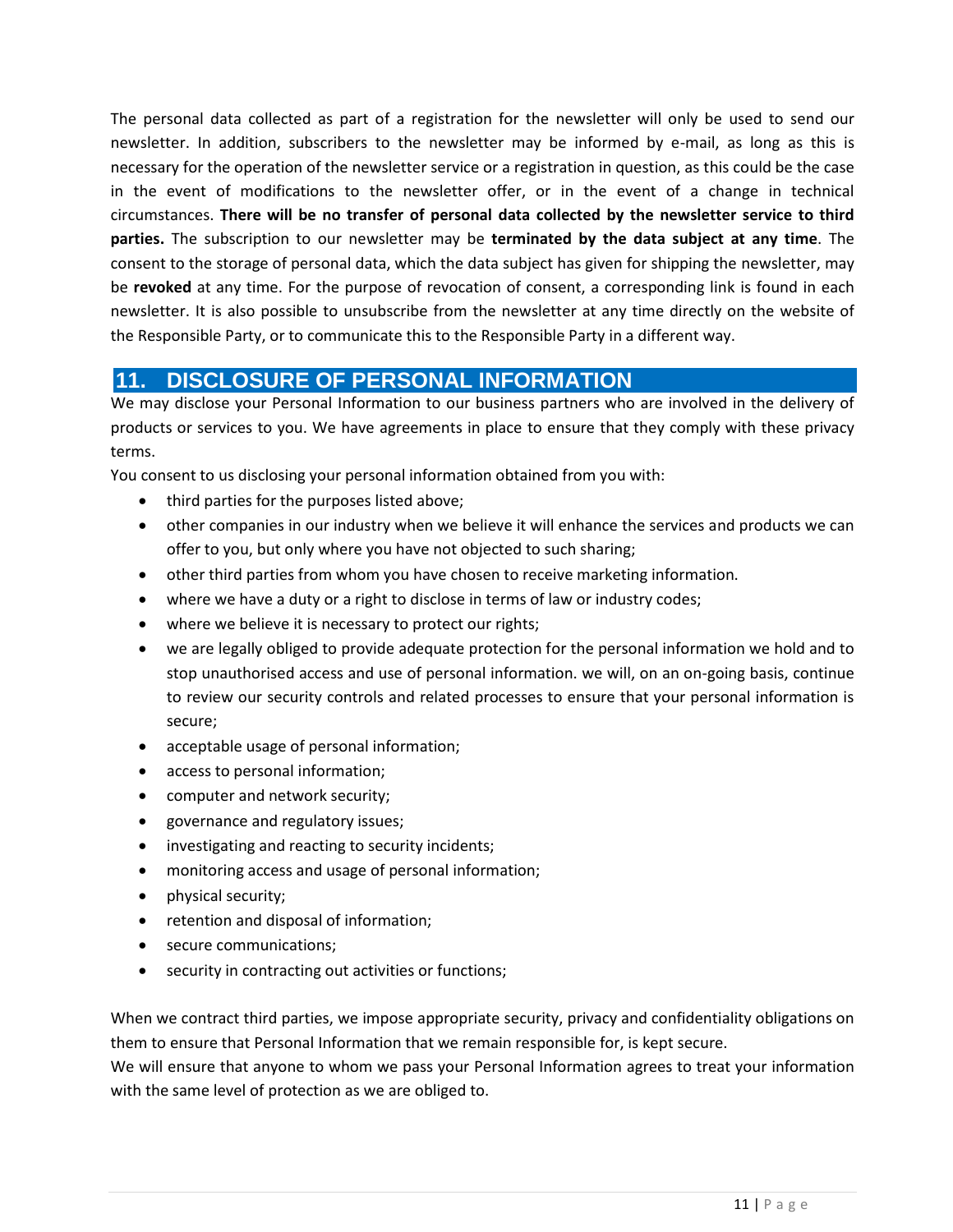# **13. ACCESS TO YOUR PERSONAL INFORMATION**

You have the right to request a copy of the Personal Information we hold about you. To do this, simply contact us at the numbers/addresses listed on our home page and specify what information you would like. We will take all reasonable steps to confirm your identity before providing details of your personal information.

Please note that any such access request may be subject to a payment of a legally allowable fee, as laid down in our PAIA Policy.

### **14. CORRECTION OF YOUR PERSONAL INFORMATION**

You have the right to ask us to update, correct or delete your personal information. We will take all reasonable steps to confirm your identity before making changes to Personal Information we may hold about you. We would appreciate it if you would take the necessary steps to keep your Personal Information accurate and up-to-date by notifying us of any changes we need to be aware of.

### **15. RETENTION OF PERSONAL DATA**

We will retain your data in compliance with the POPIA and in compliance with other applicable legislation.

#### **Routine Erasure And Blocking Of Personal Data**

The data Responsible Party shall process and store the personal data of the data subject only for the period necessary to achieve the purpose of storage, or as far as this is granted by the POPIA or other legislators in laws or regulations to which the Responsible Party is subject to. If the storage purpose is not applicable, or if a storage period prescribed by the POPIA or another competent legislator expires, the personal data will be destroyed.

### **16. RGHTS OF THE DATA SUBJECT**

### **A) RIGHT OF CONFIRMATION**

Each data subject shall have the right granted by the South African Regulator to obtain from the Responsible Party the confirmation as to whether or not personal data concerning him or her are being processed. If a data subject wishes to avail himself of this right of confirmation, he or she may, at any time, contact our employee of the Responsible Party.

### **B) RIGHT OF ACCESS**

Each data subject shall have the right granted by the South African Regulator to obtain from the Responsible Party free of charge information about his or her personal data stored at any time and a copy of this information. Furthermore, the PAIA grants the data subject access to the following information:

- the purposes of the processing;
- the categories of personal data concerned;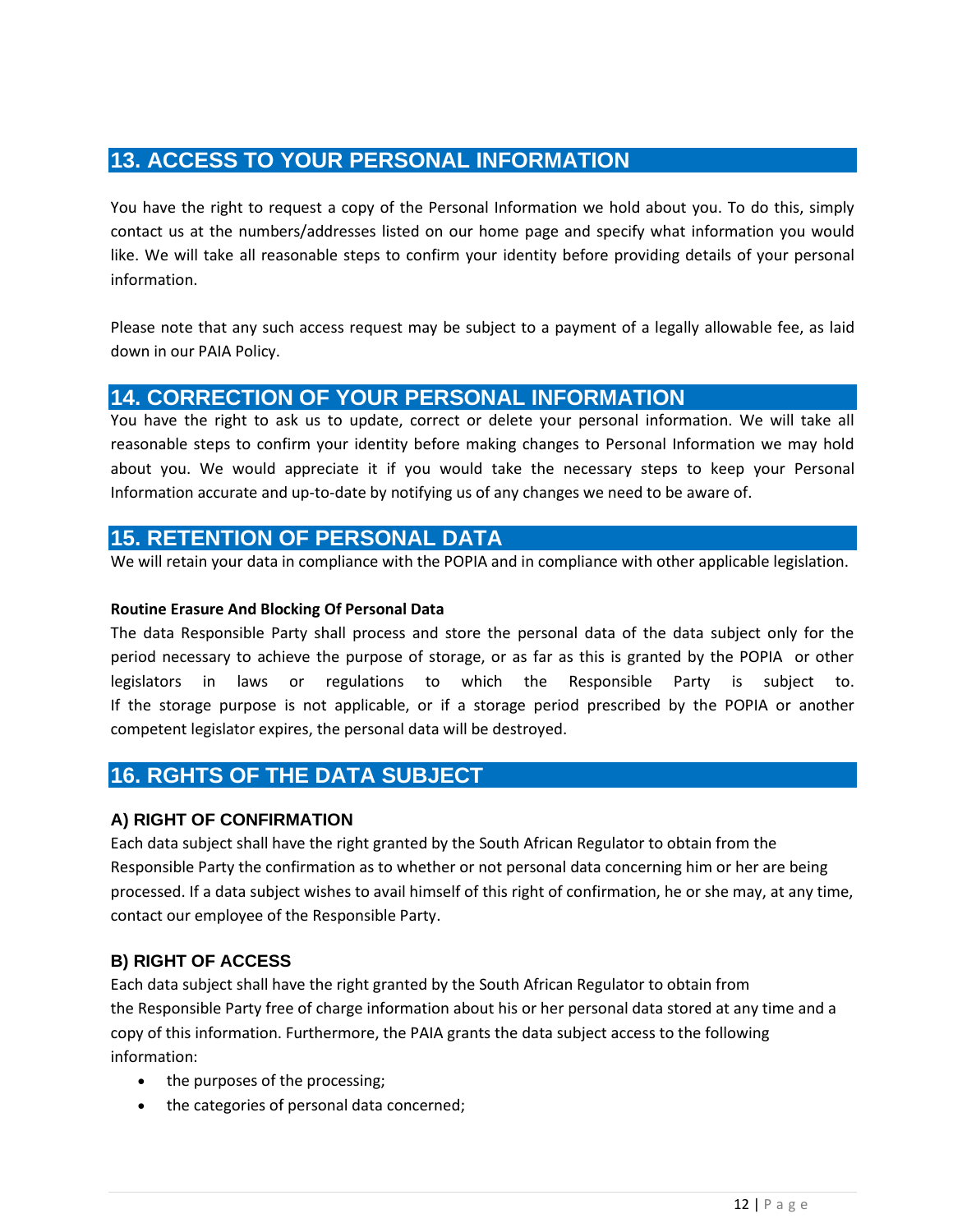- the recipients or categories of recipients to whom the personal data have been or will be disclosed, in particular recipients in third countries or international organisations;
- where possible, the envisaged period for which the personal data will be stored, or, if not possible, the criteria used to determine that period;
- the existence of the right to request from the Responsible Party rectification or erasure of personal data, or restriction of processing of personal data concerning the data subject, or to object to such processing;
- the existence of the right to lodge a complaint with a supervisory authority;
- where the personal data are not collected from the data subject, any available information as to their source;
- the existence of automated decision-making, including profiling, referred to in Article 22(1) and

(4) of the PAIA and, at least in those cases, meaningful information about the logic involved, as well as the significance and envisaged consequences of such processing for the data subject.

Furthermore, the data subject shall have a right to obtain information as to whether personal data are transferred to a third country or to an international organization. Where this is the case, the data subject shall have the right to be informed of the appropriate safeguards relating to the transfer.

If a data subject wishes to avail himself of this right of access, he or she may at any time contact our employee of the Responsible Party.

### **C) RIGHT TO RECTIFICATION**

Each data subject shall have the right granted by the South African Regulator to obtain from the Responsible Party without undue delay the rectification of inaccurate personal data concerning him or her. Taking into account the purposes of the processing, the data subject shall have the right to have incomplete personal data completed, including by means of providing a supplementary statement. If a data subject wishes to exercise this right to rectification, he or she may, at any time, contact our Information Officer or another employee of the Responsible Party.

### **D) RIGHT TO ERASURE (RIGHT TO BE FORGOTTEN)**

Each data subject shall have the right granted by the South African Regulator to obtain from the Responsible Party the erasure of personal data concerning him or her without undue delay, and the Responsible Party shall have the obligation to erase personal data without undue delay where one of the following grounds applies, as long as the processing is not necessary:

- The personal data are no longer necessary in relation to the purposes for which they were collected or otherwise processed.
- The data subject withdraws consent to which the processing is based according to point POPIA and where there is no other legal ground for the processing.
- The data subject objects to the processing pursuant to POPIA and there are no overriding legitimate grounds for the processing, or the data subject objects to the processing pursuant to POPIA.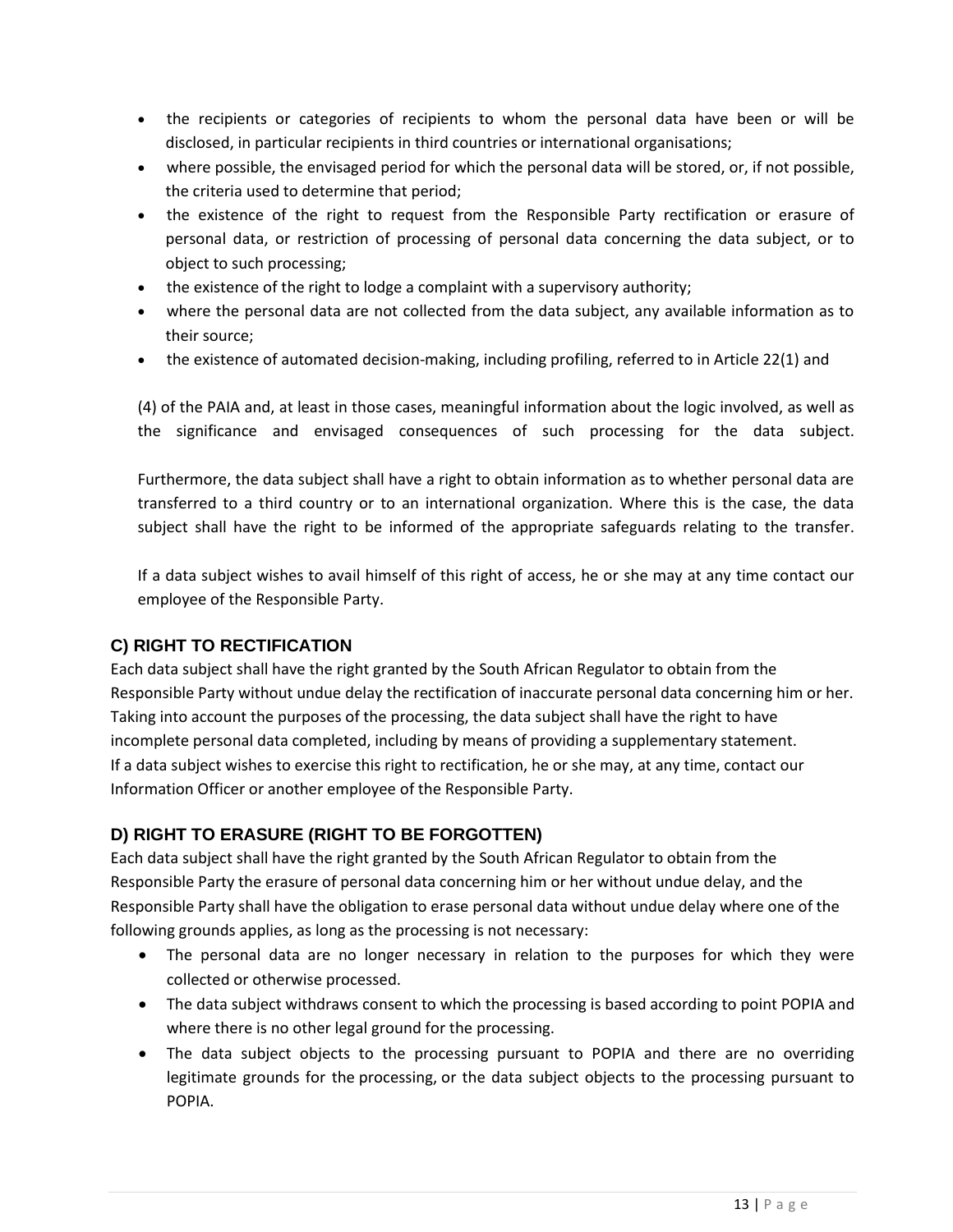- The personal data have been unlawfully processed.
- The personal data must be erased for compliance with a legal obligation in South Africa which the Responsible Party is subject.
- If one of the aforementioned reasons applies, and a data subject wishes to request the erasure of personal data stored by Dr Desiree Rossouw and/or Dr Richard Sykes he or she may at any time contact an employee of Dr Desiree Rossouw and/or Dr Richard Sykes of the Responsible Party. An employee of Dr Desiree Rossouw and/or Dr Richard Sykes shall promptly ensure that the erasure
- Request is is complied with immediately. Where the Responsible Party has made personal data public and is obliged pursuant to POPIA to erase the personal data, the Responsible Party, taking account of available technology and the cost of implementation, shall take reasonable steps, including technical measures, to inform other Responsible Party's processing the personal data that the data subject has requested erasure by such Responsible Party's of any links to, or copy or replication of, those personal data, as far as processing is not required. An employee of the practice will arrange the necessary measures in individual cases.

### **E) RIGHT OF RESTRICTION OF PROCESSING**

Each data subject shall have the right granted by the South African Regulator to obtain from the Responsible Party restriction of processing where one of the following applies:

- The accuracy of the personal data is contested by the data subject, for a period enabling the Responsible Party to verify the accuracy of the personal data.
- The processing is unlawful and the data subject opposes the erasure of the personal data and requests instead the restriction of their use instead.
- The Responsible Party no longer needs the personal data for the purposes of the processing, but they are required by the data subject for the establishment, exercise or defense of legal claims.
- The data subject has objected to processing pursuant to POPIA pending the verification whether the legitimate grounds of the Responsible Party override those of the data subject.

If one of the aforementioned conditions is met, and a data subject wishes to request the restriction of the processing of personal data stored by the practice, he or she may at any time contact an employee of the practice of the Responsible Party. An employee of the practice will arrange the restriction of the processing.

### **G) RIGHT TO OBJECT**

Each data subject shall have the right granted by the South African Regulator to object, on grounds relating to his or her particular situation, at any time, to processing of personal data concerning him or her, which is based on POPIA. This also applies to profiling based on these provisions

• the practice shall no longer process the personal data in the event of the objection unless we can demonstrate compelling legitimate grounds for the processing which override the interests, rights, and freedoms of the data subject, or for the establishment, exercise or defense of legal claims.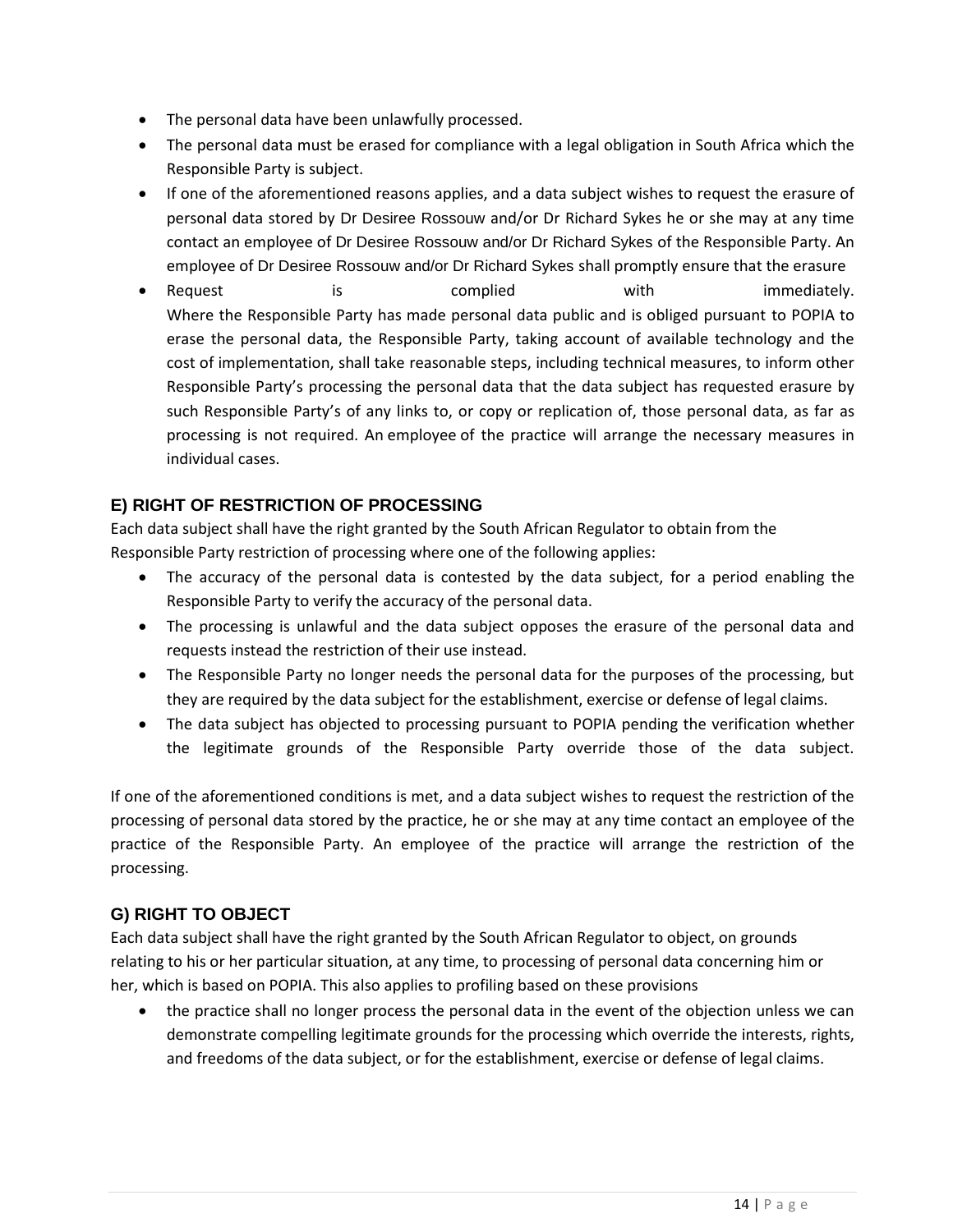- If the practice processes personal data for direct marketing purposes, the data subject shall have the right to object at any time to processing of personal data concerning him or her for such marketing.
- This applies to profiling to the extent that it is related to such direct marketing. If the data subject objects to the practice to the processing for direct marketing purposes, the practice will no longer process the personal data for these purposes.
- In addition, the data subject has the right, on grounds relating to his or her particular situation, to object to processing of personal data concerning him or her by the practice for scientific or historical research purposes, or for statistical purposes pursuant POPIA, unless the processing is necessary for the performance of a task carried out for reasons of public interest.

In order to exercise the right to object, the data subject may directly contact an employee of the practice

### **H) AUTOMATED INDIVIDUAL DECISION-MAKING, INCLUDING PROFILING**

Each data subject shall have the right granted by the South African Regulator not to be subject to a decision based solely on automated processing, including profiling, which produces legal effects concerning him or her, or similarly significantly affects him or her, as long as the decision

- (1) is not is necessary for entering into, or the performance of, a contract between the data subject and a data Responsible Party, or
- (2) is not authorised by the national law to which the Responsible Party is subject and which also lays down suitable measures to safeguard the data subject's rights and freedoms and legitimate interests, or
- (3) is not based on the data subject's explicit consent.

### **If the decision**

- (1) is necessary for entering into, or the performance of, a contract between the data subject and a data Responsible Party, or
- (2) it is based on the data subject's explicit consent, the practice shall implement suitable measures to safeguard the data subject's rights and freedoms and legitimate interests, at least the right to obtain human intervention on the part of the Responsible Party, to express his or her point of view and contest the decision.
- (3) If the data subject wishes to exercise the rights concerning automated individual decision-making, he or she may at any time directly contact our Information Regulator of the practice another employee of the Responsible Party.

### **I. RIGHT TO WITHDRAW DATA PROTECTION CONSENT**

Each data subject shall have the right granted by the South African Regulator the right to withdraw his or her consent to processing of his or her personal data at any time.

If the data subject wishes to exercise the right to withdraw the consent, he or she may at any time directly contact an employee of the Responsible Party.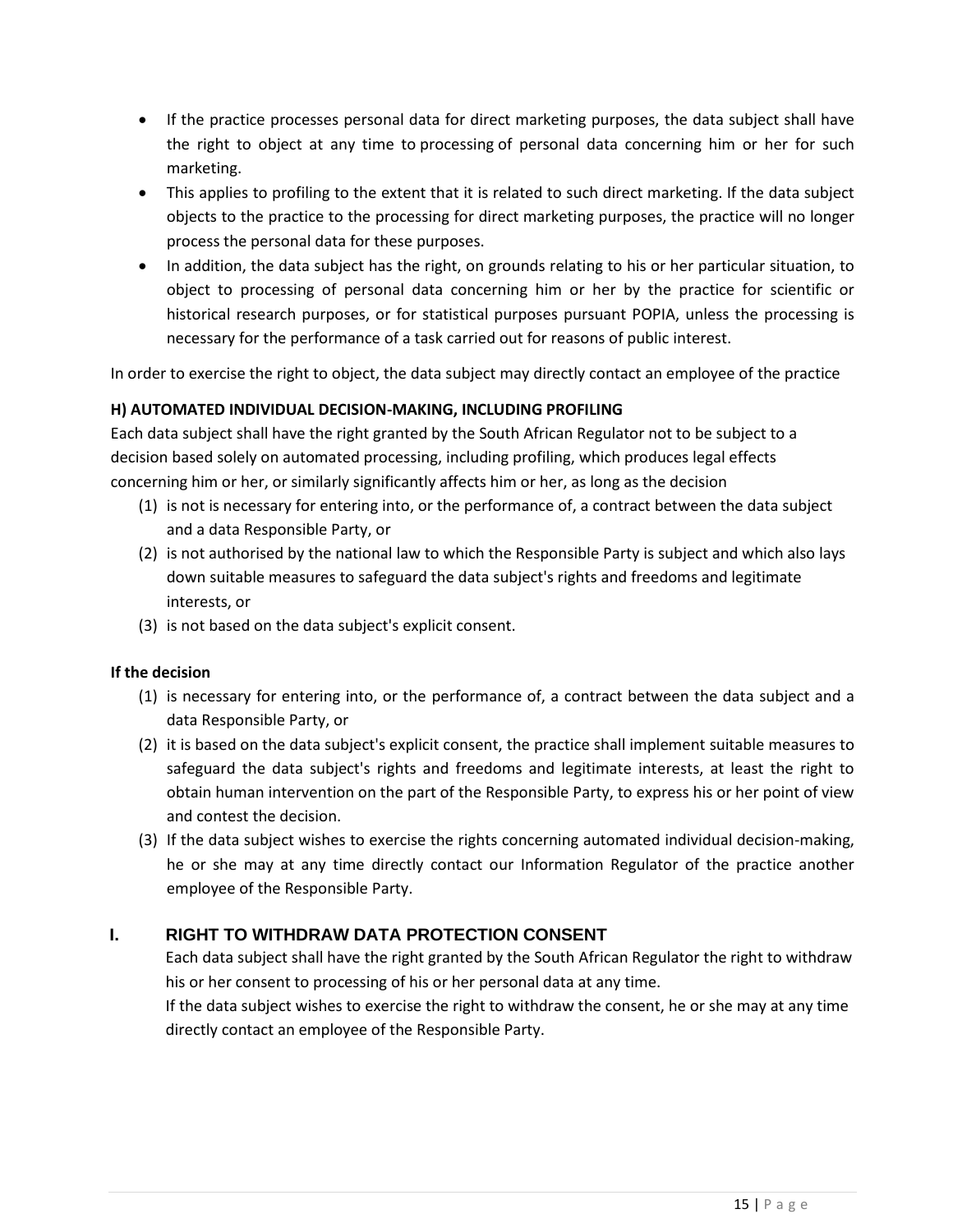# **17.LEGAL BASIS FOR THE PROCESSING**

POPIA serves as the legal basis for processing operations for which we obtain consent for a specific processing purpose. If the processing of personal data is necessary for the performance of a contract to which the data subject is party, as is the case, for example, when processing operations are necessary for the supply of goods or to provide any other service, the processing is based on POPIA. The same applies to such processing operations which are necessary for carrying out pre-contractual measures, for example in the case of inquiries concerning our products or services. Is our company subject to a legal obligation by which processing of personal data is required, such as for the fulfilment of tax obligations, the processing is based on POPIA. In rare cases, the processing of personal data may be necessary to protect the vital interests of the data subject or of another natural person.

# **18.PERIOD FOR WHICH THE PERSONAL DATA WILL BE STORED**

The criteria used to determine the period of storage of personal data is the respective statutory retention period. After expiration of that period, the corresponding data is routinely deleted, as long as it is no longer necessary for the fulfilment of the contract or the initiation of a contract. We clarify that the provision of personal data is partly required by law (e.g. tax regulations) or can also result from contractual provisions (e.g. information on the contractual partner). Sometimes it may be necessary to conclude a contract that the data subject provides us with personal data, which must subsequently be processed by us. The data subject is, for example, obliged to provide us with personal data when our company signs a contract with him or her. The non-provision of the personal data would have the consequence that the contract with the data subject could not be concluded. Before personal data is provided by the data subject, the data subject must contact our Data Protection Officer. An employee of the practice clarifies to the data subject whether the provision of the personal data is required by law or contract or is necessary for the conclusion of the contract, whether there is an obligation to provide the personal data and the consequences of non-provision of the personal data.

Retention schedule of respective legislation are indicated below

### **19.HARD COPIES**

### **Documents are stored in a archive different location.**

### **Companies Act, No 71 of 2008**

With regard to the Companies Act, No 71 of 2008 and the Companies Amendment Act No 3 of 2011, hardcopies of the documents mentioned below **must be retained for 7 years**:

- Any documents, accounts, books, writing, records or other information that a company is required to keep in terms of the Act;
- Notice and minutes of all shareholders meeting, including resolutions adopted and documents made available to holders of securities;
- Copies of reports presented at the annual general meeting of the company;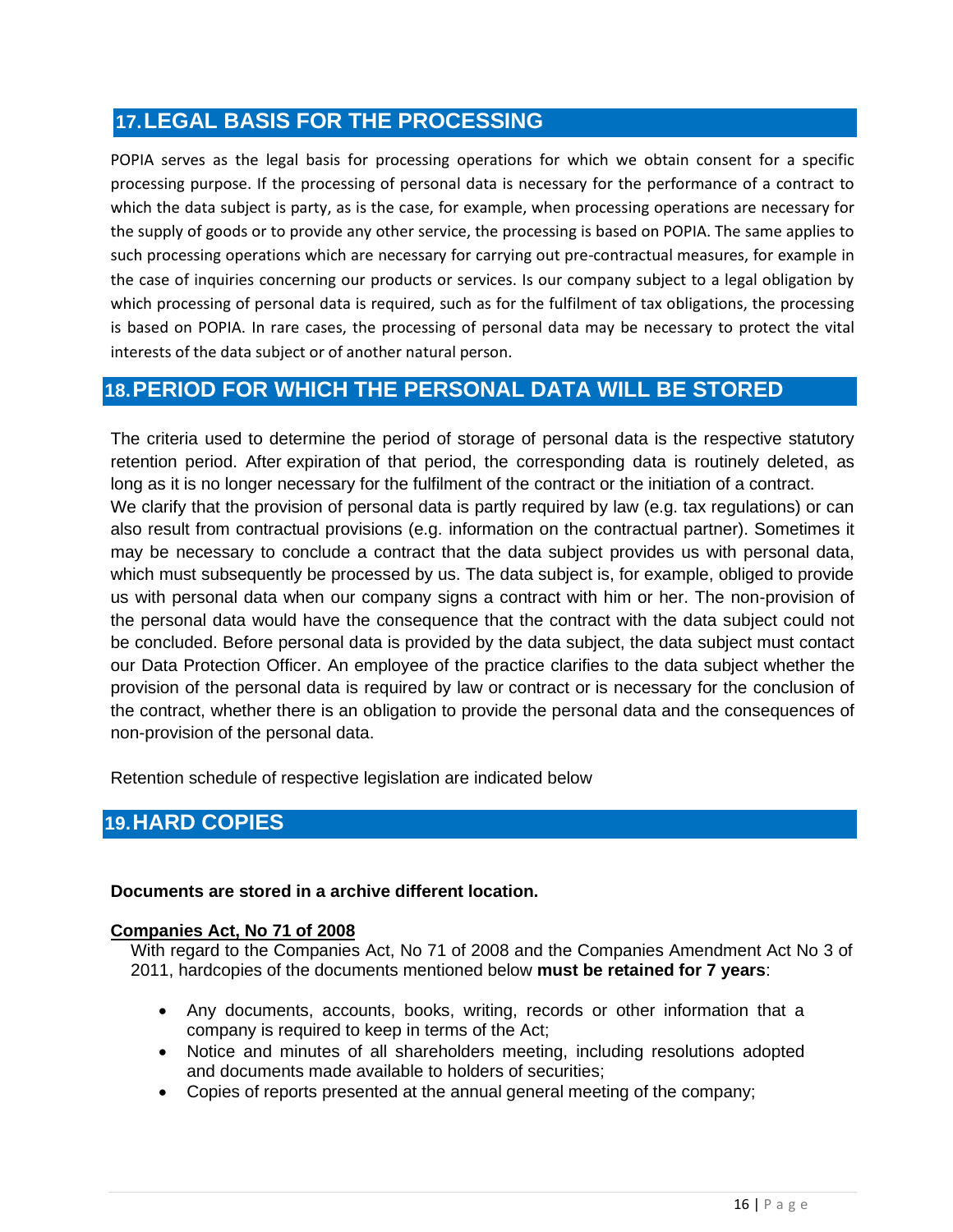- Copies of annual financial statements required by the Act;
- Copies of accounting records as required by the Act;
- Record of directors and past directors, after the director has retired from the company;
- Written communication to holders of securities and
- Minutes and resolutions of directors' meetings, audit committee and directors' committees
- Copies of the documents mentioned below must be retained indefinitely:
- Registration certificate ;
- Memorandum of Incorporation and alterations and amendments;
- Rules:
- Securities register and uncertified securities register;
- Register of company secretary and auditors and
- Regulated companies (companies to which chapter 5, part B, C and Takeover Regulations apply) – Register of disclosure of person who holds beneficial interest equal to or in excess of 5% of the securities of that class issued.

### **20.CONSUMER PROTECTION ACT, NO 68 OF 2008**

The Consumer Protection Act seeks to promote a fair, accessible and sustainable marketplace and therefore requires a **retention period of 3 years** for information provided to a consumer by an intermediary such as:

- Full names, physical address, postal address and contact details;
- ID number and registration number;
- Contact details of public officer in case of a juristic person;
- Service redered;
- Intermediary fee;
- Cost to be recovered from the consumer;
- Frequency of accounting to the consumer;
- Amounts, sums, values, charges, fees, remuneration specified in monetary terms;
- Disclosure in writing of a conflict of interest by the intermediary in relevance to goods or service to be provided;
- Record of advice furnished to the consumer reflecting the basis on which the advice was given;
- Written instruction sent by the intermediary to the consumer ;
- Conducting a promotional competition refer to Section 36(11)(b) and Regulation 11 of Promotional Competitions;
- Documents Section 45 and Regulation 31 for Auctions.

### **21.NATIONAL CREDIT ACT, NO 34 OF 2005**

The National Credit Act aims to promote a fair and transparent credit industry which requires the retention of certain documents for a specified period.

**Retention for 3 years** from the earliest of the dates of which the registrant created, signed or received the document or from the date of termination of the agreement or in the case of an application for credit that is refused or not granted for any reason, from the date of receipt of the application which applies to the documents mentioned below: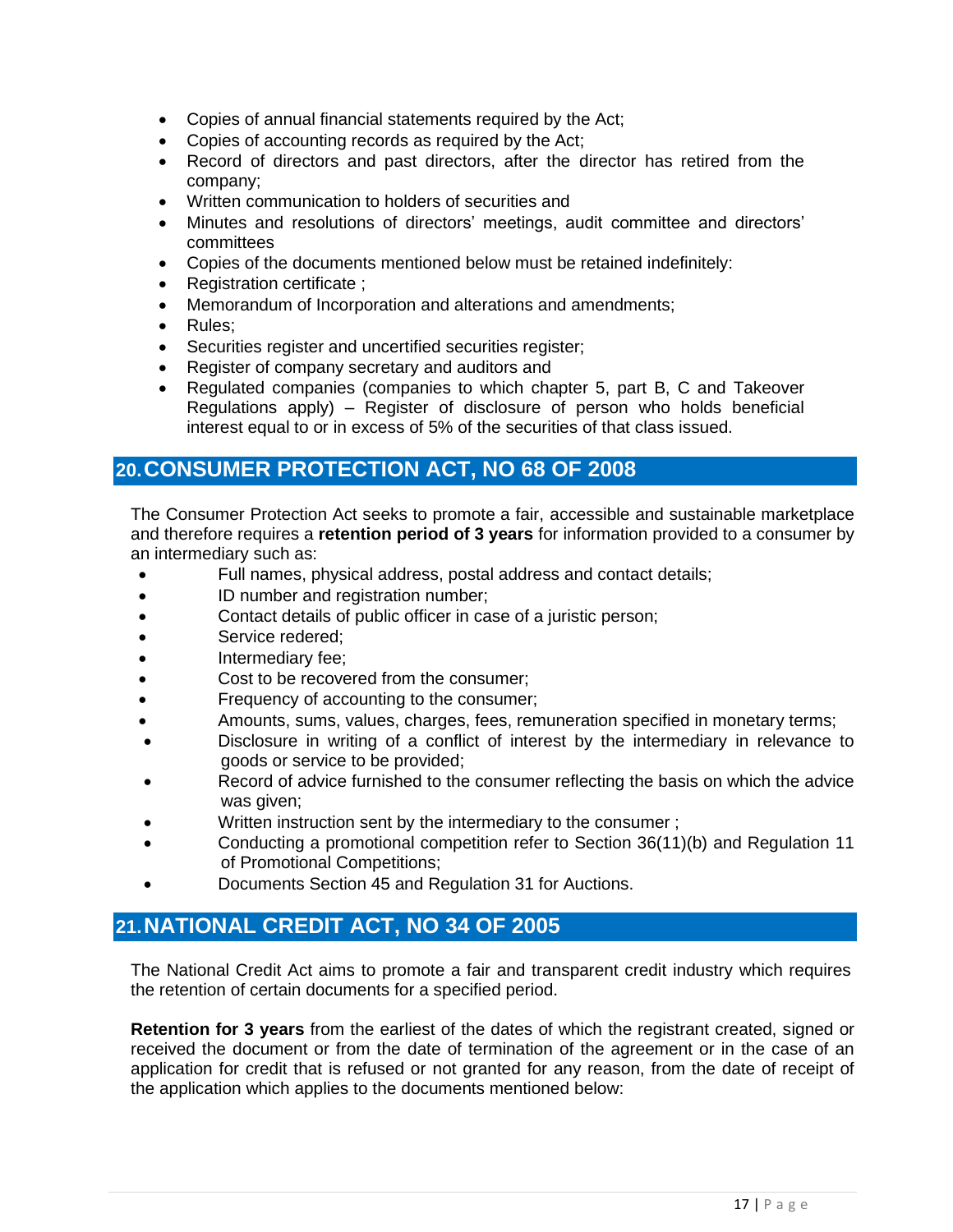### **Regulation 55(1)(b):**

- Records of registered activities such as an application for credit declined;
- Reason for the decline of the application for credit;
- Pre-agreement statements and quotes;
- Documentation in support of steps taken in terms of section 81(2) of the Act;
- Record of payments made;
- Documentation in support of steps taken after default by consumer.

#### **Regulation 55(1)(c) in respect of operations:**

- Record of income, expenses and cash flow;
- Credit transaction flows;
- Management accounts and financial statements.

#### **Regulation 55(1)(d) with regard to the Credit Bureau:**

- All documents relating to disputes, inclusive of but not limited to, documents from the consumer;
- Documents from the entity responsible for disputed information;
- Documents pertaining to the investigation of the dispute;
- Correspondence addressed to and received from sources of information as set out in section 70(2) of the Act and Regulation 18(7) pertaining to the issues of the disputed information.

#### **Regulation 55(1)(a) with regard to Debt Counsellors:**

- Application for debt review;
- Copies of all documents submitted by the consumer;
- Copy of rejection letter;
- Debt restructuring proposal;
- Copy of any order made by the tribunal and/or the court and a copy of the clearance certificate.

#### **Regulation 56 with regard to section 170 of the Act:**

- Application for credit;
- Credit agreement entered into with the consumer.

#### **Regulation 17(1) with regard to Credit Bureau information:**

Documents with a required retention period of the earlier of 10 years or a rehabilitation order being granted:

- Sequestrations
- Administration orders.

Documents with a required retention period of 5 years:

- Rehabilitation orders
- Payment profile.

Documents with a required **retention period of the earlier of 5 years** or until judgment is rescinded by a court or abandoned by the credit provider in terms of section 86 of the Magistrate's Court Act No 32 of 1944: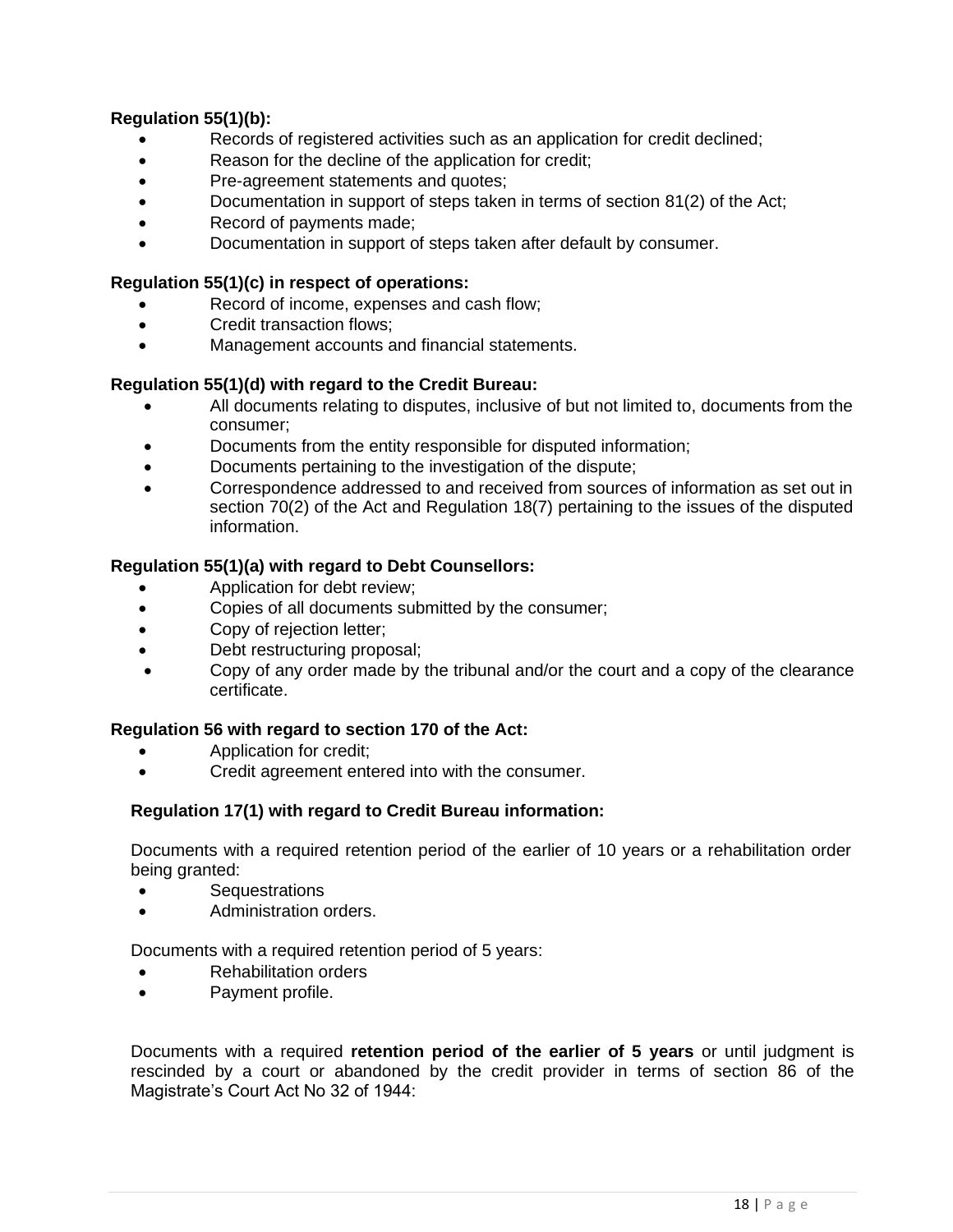- Civil Court Judgments
- Enquiries.

### **Documents with a required retention period of 1.5 years:**

• Details and results of disputes lodged by the consumers.

### **Documents with a required retention period of 1 year:**

• Adverse information.

#### **Documents with an unlimited required retention period:**

Liquidation.

#### **Documents required to be retained until a clearance certificate is issued:**

Debt restructuring.

# **22.FINANCIAL ADVISORY AND INTERMEDIARY SERVICES ACT, NO 37 OF 2002:**

Section 18 of the Act requires a retention period of 5 years, except to the extent that it is exempted by the registrar for the below mentioned documents:

- Known premature cancellations of transactions or financial products of the provider by clients;
- Complaints received together with an indication whether or not any such complaint has been resolved;
- The continued compliance with this Act and the reasons for such non-compliance;
- And the continued compliance by representatives with the requirements referred to in section 13(1) and (2).

The General Code of Conduct for Authorized Financial Services Provider and Representatives requires a retention period of 5 years for the below mentioned documents:

Proper procedures to record verbal and written communications relating to a financial service rendered to a client as are contemplated in the Act, this Code or any other Code drafted in terms of section 15 of the Act;

Store and retrieve such records and any other material documentation relating to the client or financial services rendered to the client;

And keep such client records and documentation safe from destruction;

All such records must be kept for a period after termination to the knowledge of the provider of the product concerned or in any other case after the rendering of the financial service concerned.

### **23.FINANCIAL INTELLIGENCE CENTRE ACT, NO 38 OF 2001:**

Section 22 and 23 of the Act require a retention period of 5 years for the documents and records of the activities mentioned below:

• Whenever an accountable transaction is concluded with a client, the institution must keep record of the identity of the client;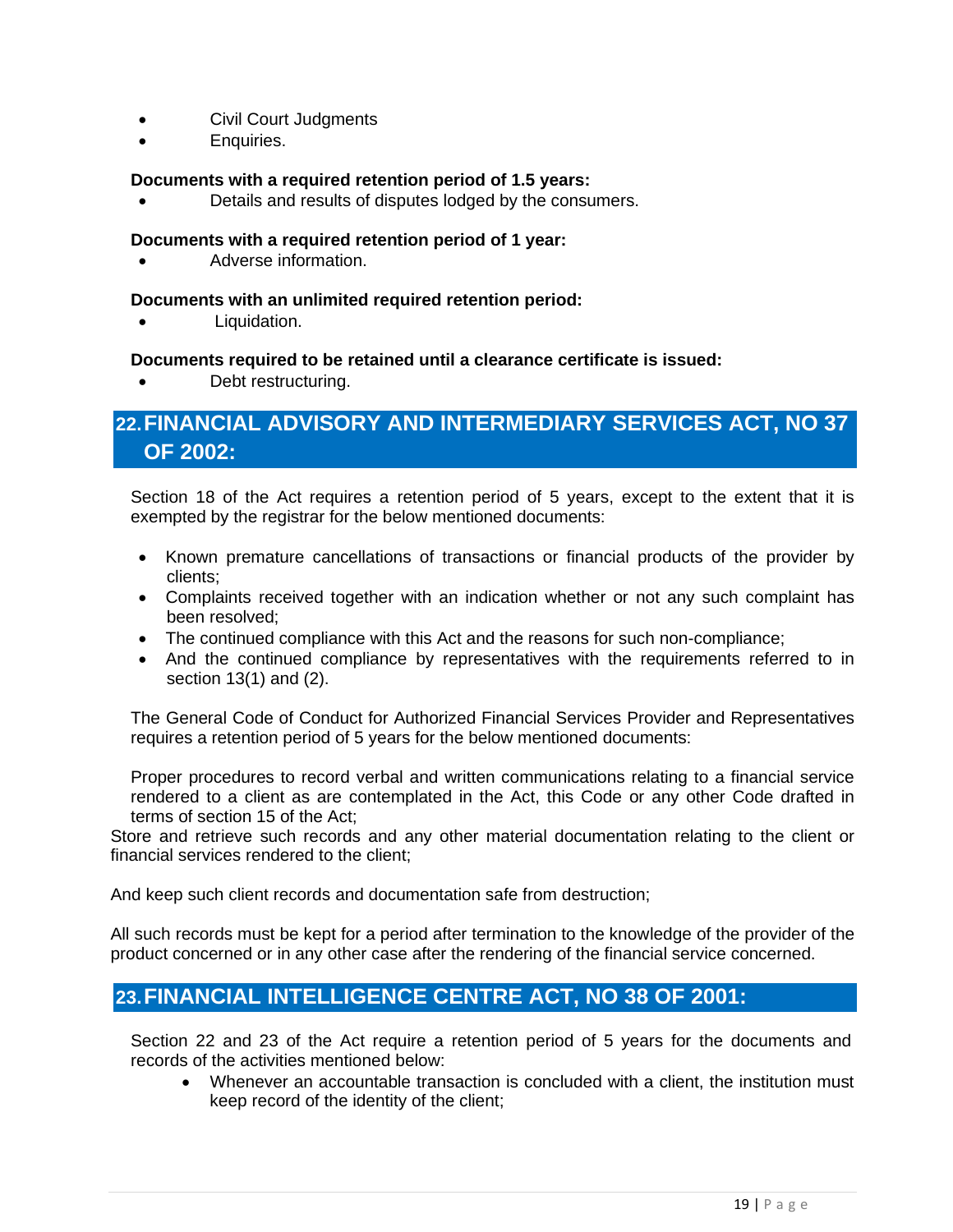- If the client is acting on behalf of another person, the identity of the person on whose behalf the client is acting and the clients authority to act on behalf of that other person;
- If another person is acting on behalf of the client, the identity of that person and that other person's authority to act on behalf of the client;
- The manner in which the identity of the persons referred to above was established;
- The nature of that business relationship or transaction;
- In the case of a transaction, the amount involved and the parties to that transaction;
- All accounts that are involved in the transactions concluded by that accountable institution in the course of that business relationship and that single transaction;
- The name of the person who obtained the identity of the person transacting on behalf of the accountable institution;
- Any document or copy of a document obtained by the accountable institution. These documents may also be kept in electronic format.

# **24.COMPENSATION FOR OCCUPATIONAL INJURIES AND DISEASES ACT, NO 130 OF 1993:**

Section 81(1) and (2) of the Compensation for Occupational Injuries and Diseases Act requires a retention period of 4 years for the documents mentioned below:

• Register, record or reproduction of the earnings, time worked, payment for piece work and overtime and other prescribed particulars of all the employees.

#### **Section 20(2) documents with a required retention period of 3 years:**

- Health and safety committee recommendations made to an employer in terms of issues affecting the health of employees and of any report made to an inspector in terms of the recommendation;
- Records of incidents reported at work.

#### **Asbestos Regulations, 2001, regulation 16(1) requires a retention period of minimum 40 years for the documents mentioned below**:

- Records of assessment and air monitoring, and the asbestos inventory;
- Medical surveillance records:

### **Hazardous Biological Agents Regulations, 2001, Regulations 9(1) and (2):**

- Records of risk assessments and air monitoring;
- Medical surveillance records.

#### **Lead Regulations, 2001, Regulation 10:**

- Records of assessments and air monitoring;
- Medical surveillance records.

#### **Noise - induced Hearing Loss Regulations, 2003, Regulation 11:**

- All records of assessment and noise monitoring;
- All medical surveillance records, including the baseline audiogram of every employee.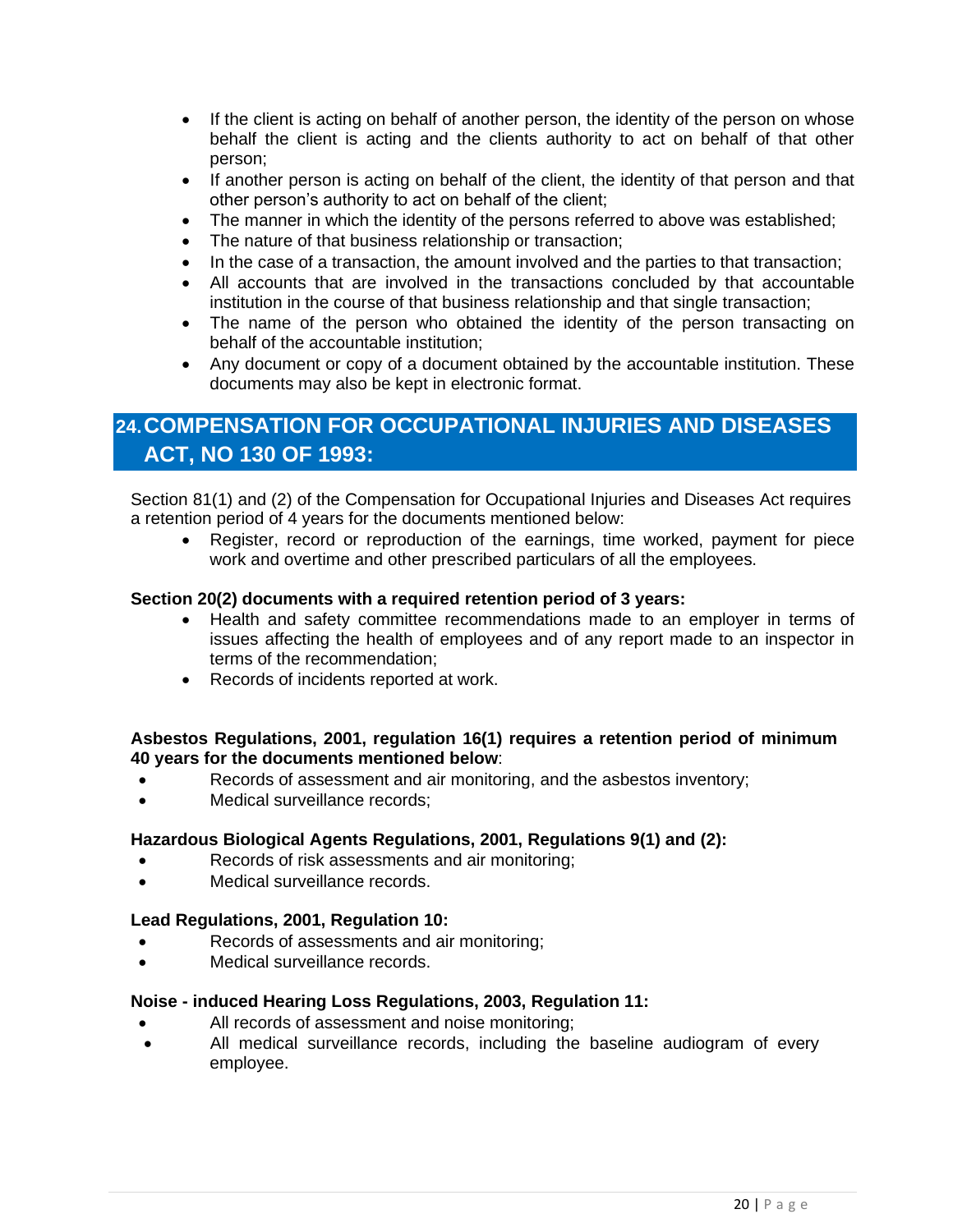#### **Hazardous Chemical Substance Regulations, 1995, Regulation 9 requires a retention period of 30 years for the documents mentioned below:**

- Records of assessments and air monitoring;
- Medical surveillance records.

### **25.BASIC CONDITIONS OF EMPLOYMENT ACT, NO 75 OF 1997:**

The Basic Conditions of Employment Act requires a retention period of 3 years for the documents mentioned below:

Section 29(4):

**Written particulars of an employee after termination of employment;** Section 31:

- Employee's name and occupation;
- Time worked by each employee;
- Remuneration paid to each employee;
- Date of birth of any employee under the age of 18 years.

### **26.EMPLOYMENT EQUITY ACT, NO 55 OF 1998:**

Section 26 and the General Administrative Regulations, 2009, Regulation 3(2) requires a retention period of 3 years for the documents mentioned below:

Records in respect of the company's workforce, employment equity plan and other records relevant to compliance with the Act;

Section 21 and Regulations 4(10) and (11) require a retention period of 3 years for the report which is sent to the Director General as indicated in the Act.

### **27.LABOUR RELATIONS ACT, NO 66 OF 1995:**

#### **Sections 53(4), 98(4) and 99 require a retention period of 3 years for the documents mentioned below:**

- The Bargaining Council must retain books of account, supporting vouchers, income and expenditure statements, balance sheets, auditor's reports and minutes of the meetings;
- Registered Trade Unions and registered employer's organizations must retain books of account, supporting vouchers, records of subscriptions or levies paid by its members, income and expenditure statements, balance sheets, auditor's reports and minutes of the meetings;
- Registered Trade Unions and employer's organizations must retain the ballot papers;
- Records to be retained by the employer are the collective agreements and arbitration awards.

Sections 99, 205(3), Schedule 8 of Section 5 and Schedule 3 of Section 8(a) require an indefinite retention period for the documents mentioned below:

- Registered Trade Unions and registered employer's organizations must retain a list of its members;
- An employer must retain prescribed details of any strike, lock-out or protest action involving its employees;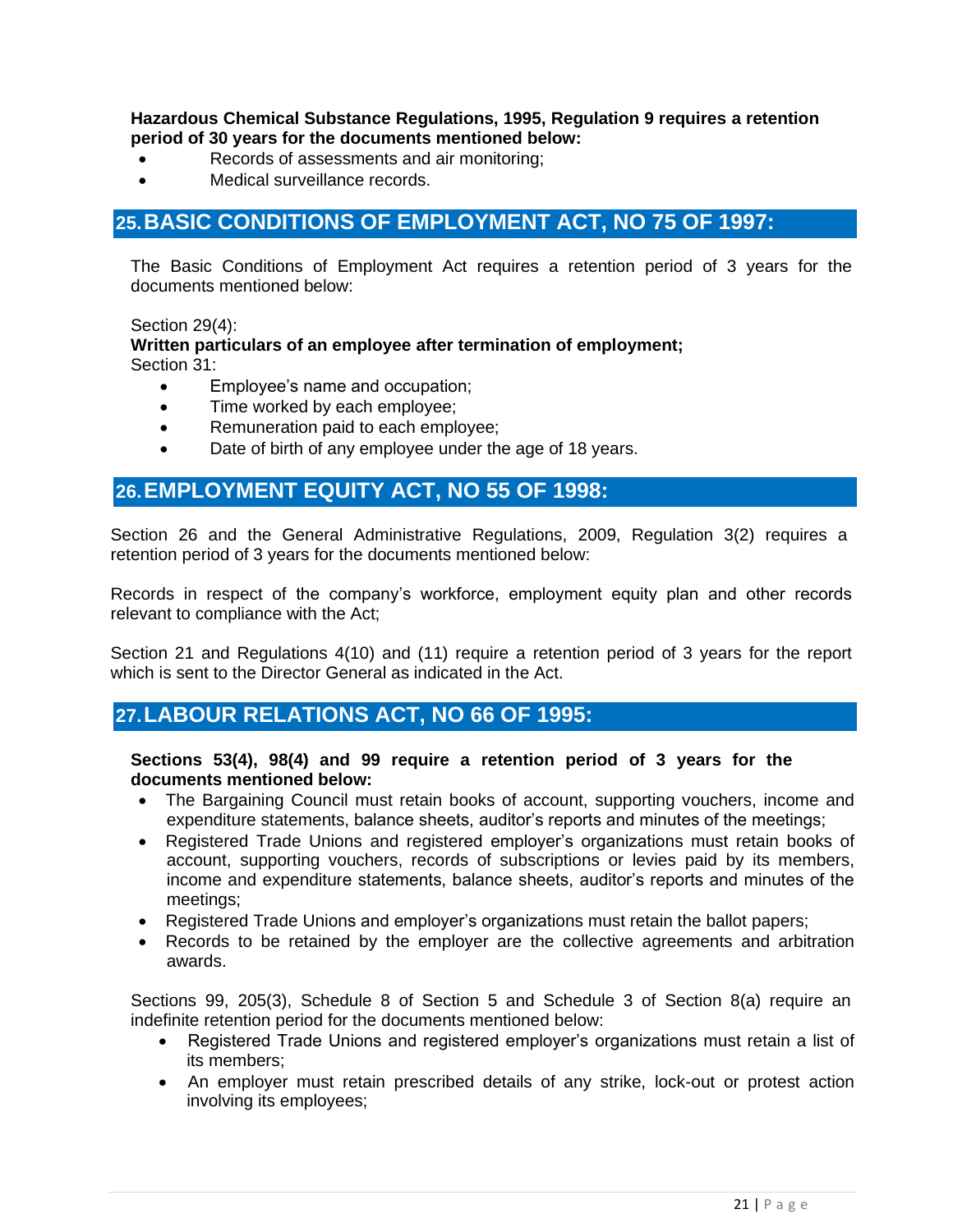- Records of each employee specifying the nature of any disciplinary transgressions, the actions taken by the employer and the reasons for the actions;
- The Commission must retain books of accounts, records of income and expenditure, assets and liabilities.

### **28.UNEMPLOYMENT INSURANCE ACT, NO 63 OF 2002:**

#### **The Unemployment Insurance Act, applies to all employees and employers except:**

- Workers working less than 24 hours per month;
- Learners;
- Public servants;
- Foreigners working on a contract basis;
- Workers who get a monthly State (old age) pension;
- Workers who only earn commission.

Section 56(2)(c) requires a retention period of 5 years, from the date of submission, for the documents mentioned below:

Employers must retain personal records of each of their current employees in terms of their names, identification number, monthly remuneration and address where the employee is employed.

# **29.TAX ADMINISTRATION ACT, NO 28 OF 2011:**

Section 29 of the Tax Administration Act, states that records of documents must be retained to:

- Enable a person to observe the requirements of the Act;
- Are specifically required under a Tax Act by the Commissioner by the public notice;
- Will enable SARS to be satisfied that the person has observed these requirements.

**Section 29(3)(a) requires a retention period of 5 years**, from the date of submission for taxpayers that have submitted a return and an indefinite retention period, until thereturn

is submitted, then a 5 year period applies for taxpayers who were meant to submit a

return, but have not Section 29(3)(b) requires a retention period of 5 years from the end of the relevant tax period for taxpayers who were not required to submit a return, but had capital gains/losses or engaged in any other activity that is subject to tax or would be subject to tax but for the application of a threshold or exemption.

**Section 32(a) and (b) require a retention period of 5 years** but records must be retained until the audit is concluded or the assessment or decision becomes final, for documents indicating that a person has been notified or is aware that the records are subject to an audit or investigation and the person who has lodged an objection or appeal against an assessment or decision under the TAA.

# **30.INCOME TAX ACT, NO 58 OF 1962:**

Schedule 4, paragraph 14(1)(a)-(d) of the Income Tax Act requires a retention period of 5 years from the date of submission for documents pertaining to each employee that the employer shall keep:

- Amount of remuneration paid or due by him to the employee;
- The amount of employees tax deducted or withheld from the remuneration paid or due;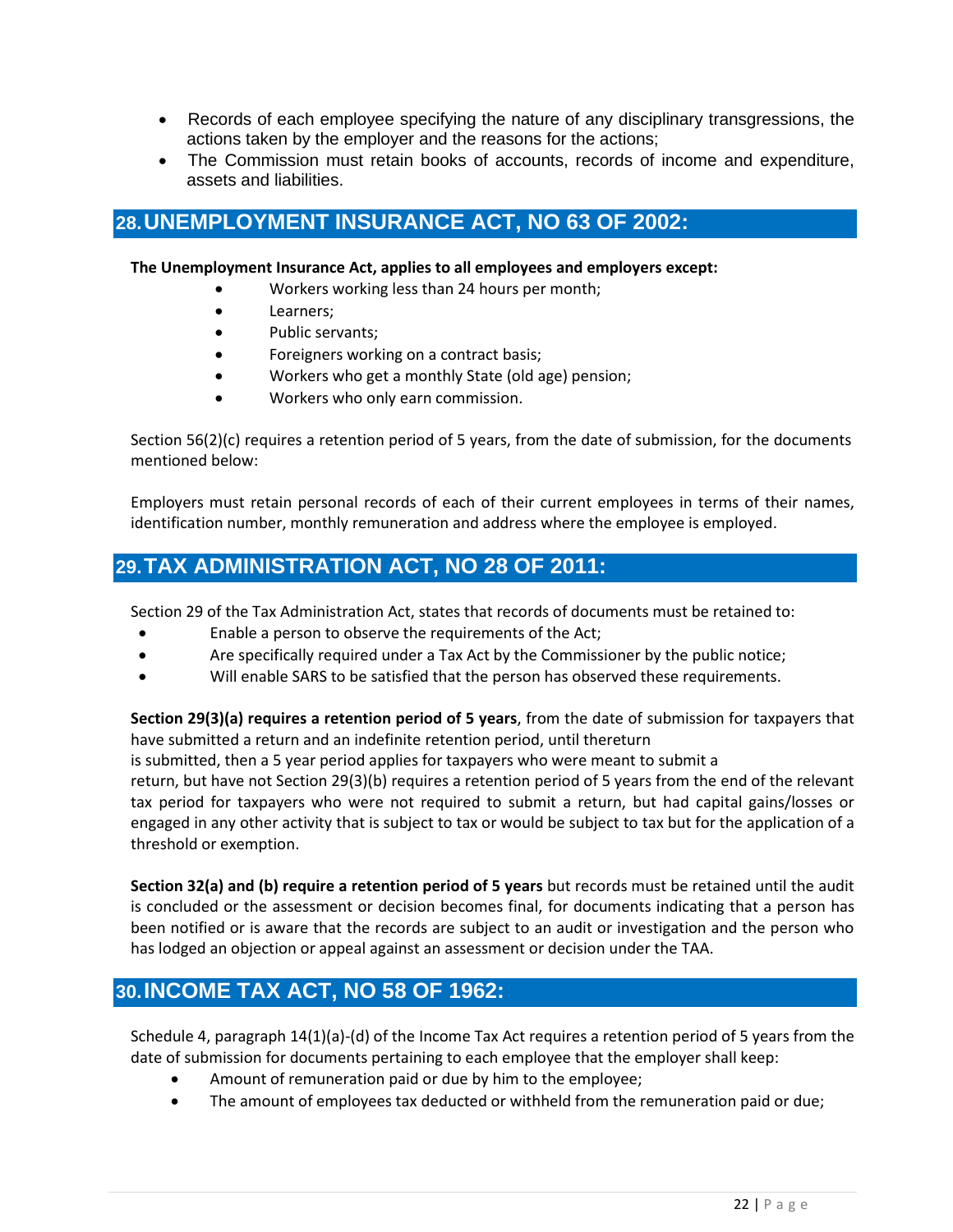- The income tax reference number of that employee;
- Any further prescribed information;
- Employer Reconciliation return.

Schedule 6, paragraph 14(a)-(d) requires a retention period of 5 years from the date of submission or 5 years from the end of the relevant tax year, depending on the type of transaction for documents pertaining to:

- Amounts received by that registered micro business during a year of assessment;
- Dividends declared by that registered micro business during a year of assessment;
- Each asset as at the end of a year of assessment with cost price of more than R 10 000;
- Each liability as at the end of a year of assessment that exceeded R 10 000.

### **31.VALUE ADDED TAX ACT, NO 89 OF 1991:**

- Section 15(9), 16(2) and 55(1)(a) of the Value Added Tax Act and Interpretation Note 31, 30 March requires a retention period of 5 years from the date of submission of the return for the documents mentioned below:
- Where a vendor's basis of accounting is changed the vendor shall prepare lists of debtors and creditors showing the amounts owing to the creditors at the end of the tax period immediately preceding the changeover period;
- Importation of goods, bill of entry, other documents prescribed by the Custom and Excise Act and proof that the VAT charge has been paid to SARS;
- Vendors are obliged to retain records of all goods and services, rate of tax applicable to the supply, list of suppliers or agents, invoices and tax invoices, credit and debit notes, bank statements, deposit slips, stock lists and paid cheques;
- Documentary proof substantiating the zero rating of supplies;
- Where a tax invoice, credit or debit note, has been issued in relation to a supply by an agent or a bill of entry as described in the Customs and Excise Act, the agent shall maintain sufficient records to enable the name, address and VAT registration number of the principal to be ascertained.

### **32.ELECTRONIC STORAGE**

- The internal procedure requires that electronic storage of information: important documents and information must be referred to and discussed with IT who will arrange for the indexing, storage and retrieval thereof. This will be done in conjunction with the departments concerned.
- Scanned documents: If documents are scanned, the hard copy must be retained for as long as the information is used or for 1 year after the date of scanning, with the exception of documents pertaining to personnel. Any document containing information on the written particulars of an employee, including: employee's name and occupation, time worked by each employee, remuneration and date of birth of an employee under the age of 18 years; must be retained for a period of 3 years after termination of employment.
- Section 51 of the Electronic Communications Act No 25 of 2005 requires that personal information and the purpose for which the data was collected must be kept by the person who electronically requests, collects, collates, processes or stores the information and a record of any third party to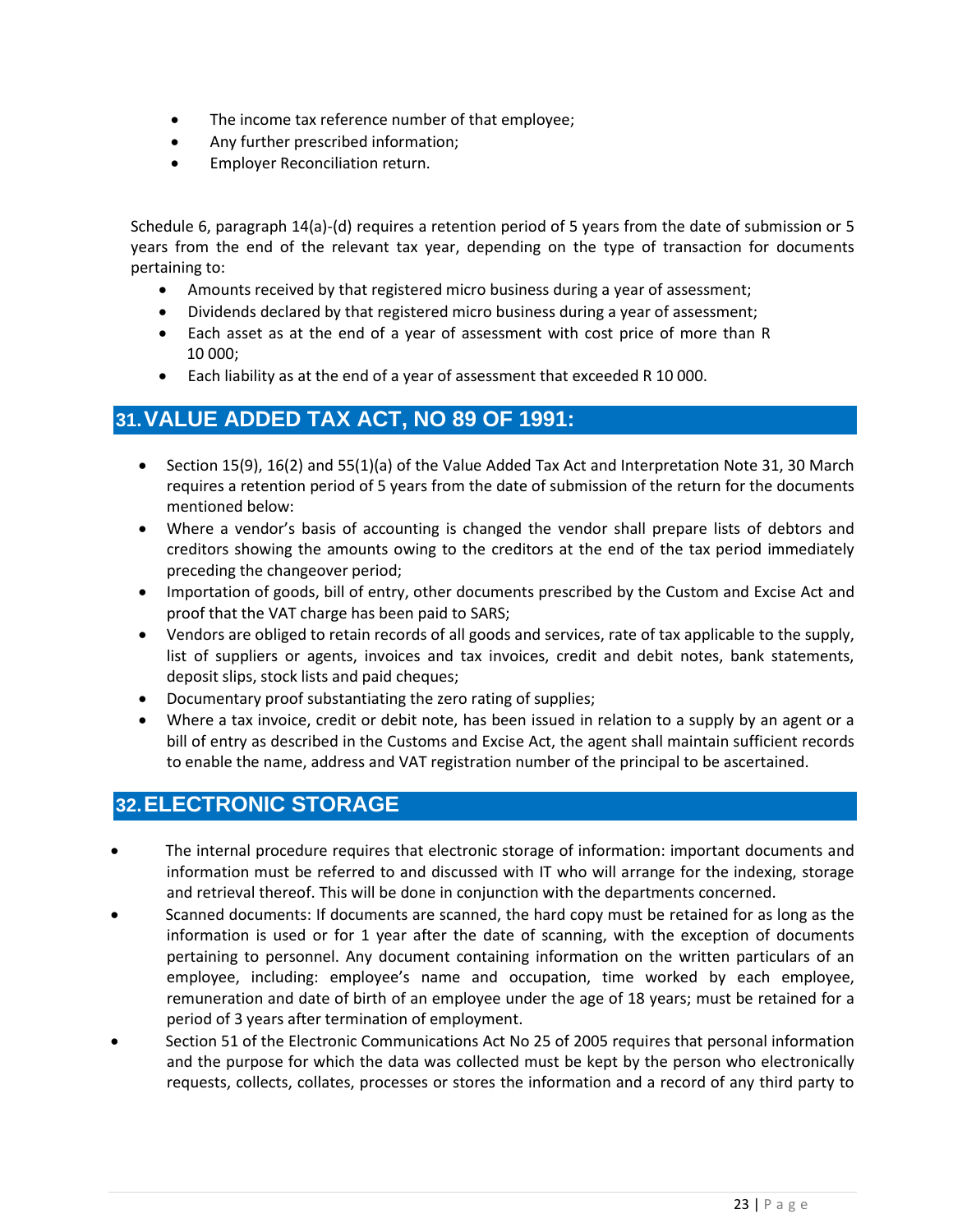whom the information was disclosed must be retained for a period of 1 year or for as long as the information is used.

It is also required that all personal information which has become obsolete must be destroyed.

### **33.DESTRUCTION OF DOCUMENTS**

Each department is responsible for attending to the destruction of its documents, which must be done on a regular basis. Files must be checked in order to make sure that they may be destroyed and also to ascertain if there are important original documents in the file. Original documents must be returned to the holder thereof, failing which, they should be retained by the Company pending such return.

After completion of the process the General Manager of the department shall, in writing, authorise the removal and destruction of the documents in the authorisation document. These records will be retained by Registration.

The documents are then made available for collection by the removers of the Company's documents, who also ensure that the documents are shredded before disposal. This also helps to ensure confidentiality of information.

Documents may also be stored off-site, in storage facilities approved by the Company.

### **34.POLICY CHAMPION**

Contact details of the administrator responsible for this policy:

**Name:** *Desiree Rossouw and Richard Sykes*

**Position:** *Practice Owners*

**Tel:0123480644/5**

**E-mail: ontvangs@mentalvitality.co.za**

**INFORMATION OFFICER DETAILS**

**NAME**: *Desiree Rossouw and Dr Richard Sykes* **TELEPHONE NUMBER**: 0123480644/5 **FAX NUMBER**: 0123480646 **E-MAIL ADDRESS**:ontvangs@mentalvitality.co.za

**DEPUTY INFORMATION OFFICER DETAILS**

**NAME**: Yvonne Bosch

**TELEPHONE NUMBER**: 0123480644/5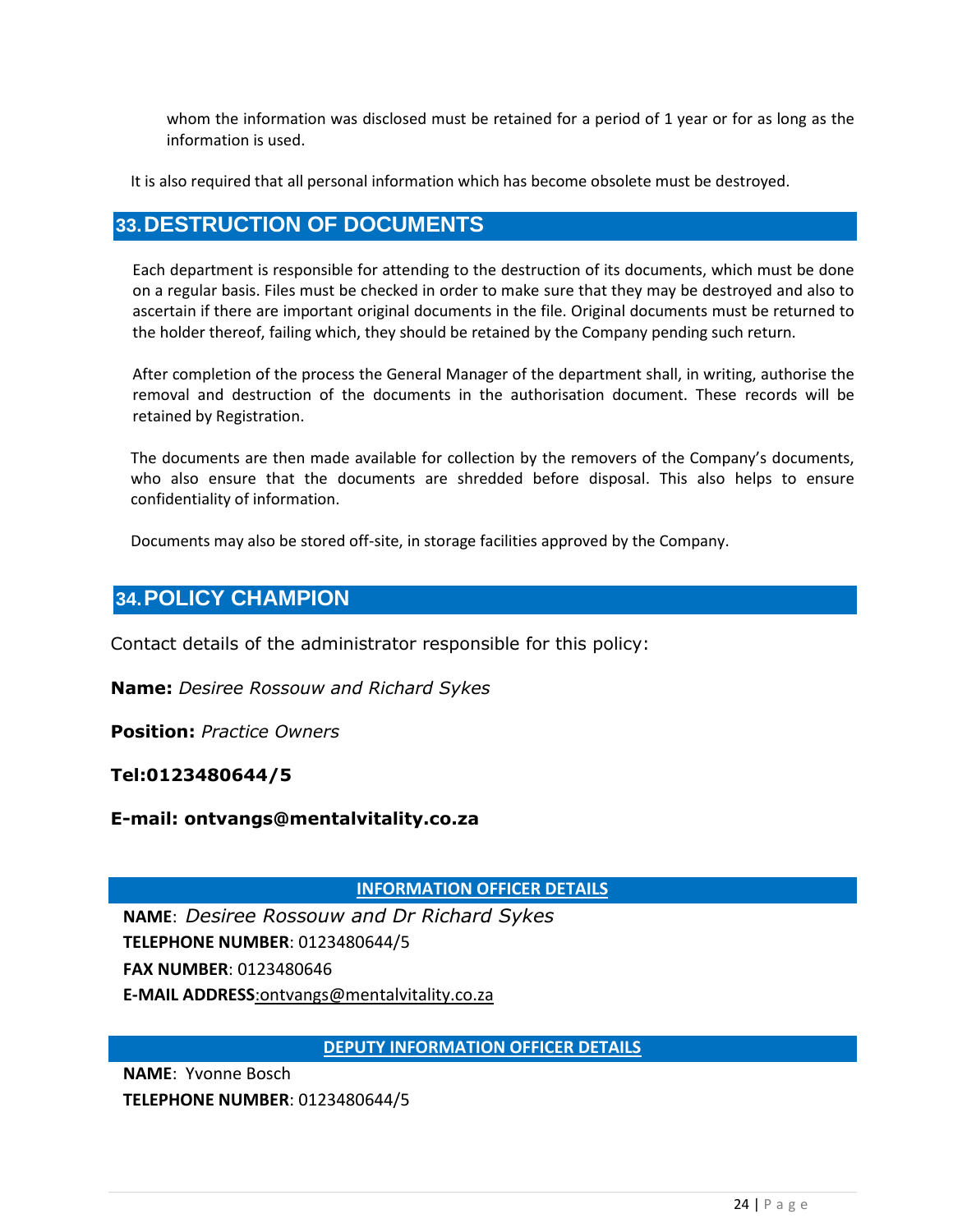#### **FAX NUMBER: 0123480646**

**E-MAIL ADDRESS**: ontvangs@mentalvitality.co.za

**HEAD OFFICE DETAILS**

**TELEPHONE NUMBER**: 0123480644/5

**FAX NUMBER: 0123480646**

**POSTAL ADDRESS**: Suite 106, Main Building, Denmar Specialist Psychiatric Hospital 507 Lancelot Road, Garsfontein, Pretoria East

**PHYSICAL ADDRESS**: Suite 106, Main Building, Denmar Specialist Psychiatric Hospital 507 Lancelot Road, Garsfontein, Pretoria East

**E-MAIL ADDRESS**: ontvangs@mentalvitality.co.za

**WEBSITE: www.mentalvitality.co.za**

# **35. REVISION HISTORY**

| <b>REVIEWERS</b>    |               |             |                 |  |                         |  |  |  |
|---------------------|---------------|-------------|-----------------|--|-------------------------|--|--|--|
| <b>NAME</b>         |               |             |                 |  | <b>SUBJECT</b>          |  |  |  |
| <b>SURNAME</b>      |               | <b>DATE</b> | <b>POSITION</b> |  | <b>AND</b>              |  |  |  |
| <b>SIGNATURE</b>    |               |             |                 |  | <b>RAISED QUESTIONS</b> |  |  |  |
|                     |               |             |                 |  |                         |  |  |  |
|                     |               |             |                 |  |                         |  |  |  |
|                     |               |             |                 |  |                         |  |  |  |
|                     |               |             |                 |  |                         |  |  |  |
|                     |               |             |                 |  |                         |  |  |  |
|                     |               |             |                 |  |                         |  |  |  |
|                     |               |             |                 |  |                         |  |  |  |
| <b>CHANGES MADE</b> |               |             |                 |  |                         |  |  |  |
| <b>DATE</b>         | <b>AUTHOR</b> |             | <b>VERSION</b>  |  | <b>CHANGES MADE</b>     |  |  |  |
|                     |               |             |                 |  |                         |  |  |  |
|                     |               |             |                 |  |                         |  |  |  |
|                     |               |             |                 |  |                         |  |  |  |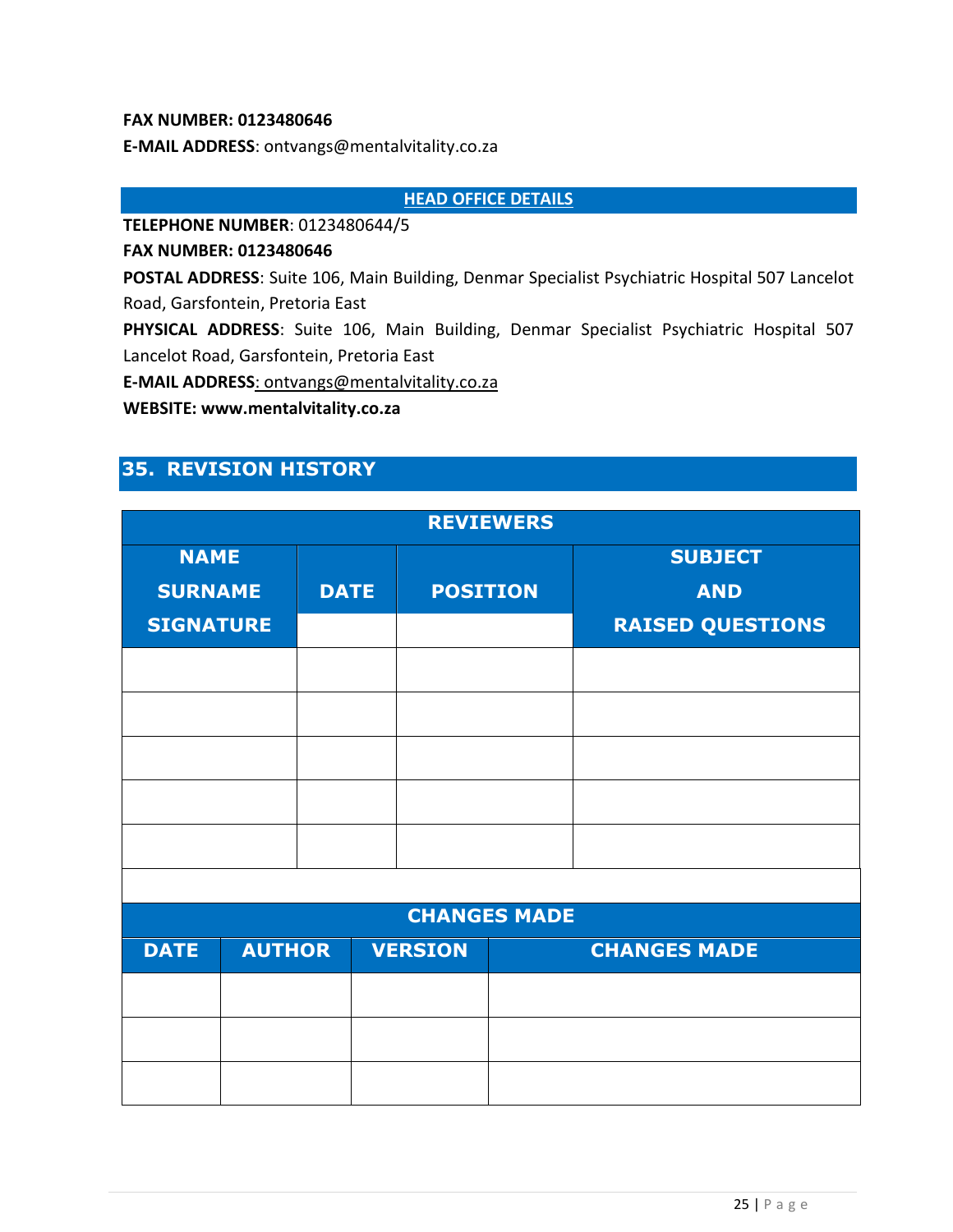### **SOURCES**

- SAICA Guidelines-Updated October 2013 (also refers to the Banks Act and Insolvency Act);
- Companies Act, 61/1973;
- Income Tax Act, 58/1962;
- Financial Intelligence Centre Act, 38/2001;
- ECTA, 25/2002;
- RICA, 70/2002;
- Second Hand Goods Act, 23/1955;
- Firearms Control Act, 60/2000;
- Basic Conditions of Employment Act, 75/1997;
- Unemployment Insurance Act, 63/2001;
- Unemployment Insurance Contributions Act, 4/2002;
- National Credit Act, 34/2005;
- Compensation for Occupational Injuries & Diseases Act, 130/1993;
- Skills Development Levies Act, 9/1999;
- Employment Equity Act, 55/1998;
- Labour Relations Act, 66/1995;
- Securities Services Act, 36/2004;
- Value-Added Tax Act, 89/1991;
- POPI, 4/2013;
- PRECCA, 12/2004;
- PROCDATRA, 33/2004;
- FAIS, 37/2002;
- Prescription Act, 68/1969;
- Safex Rules;
- Legal advice (Juta);
- Companies Amendment Act 3/2011;
- Companies Regulations 2011;
- Tax Administration Act, 28/2011.